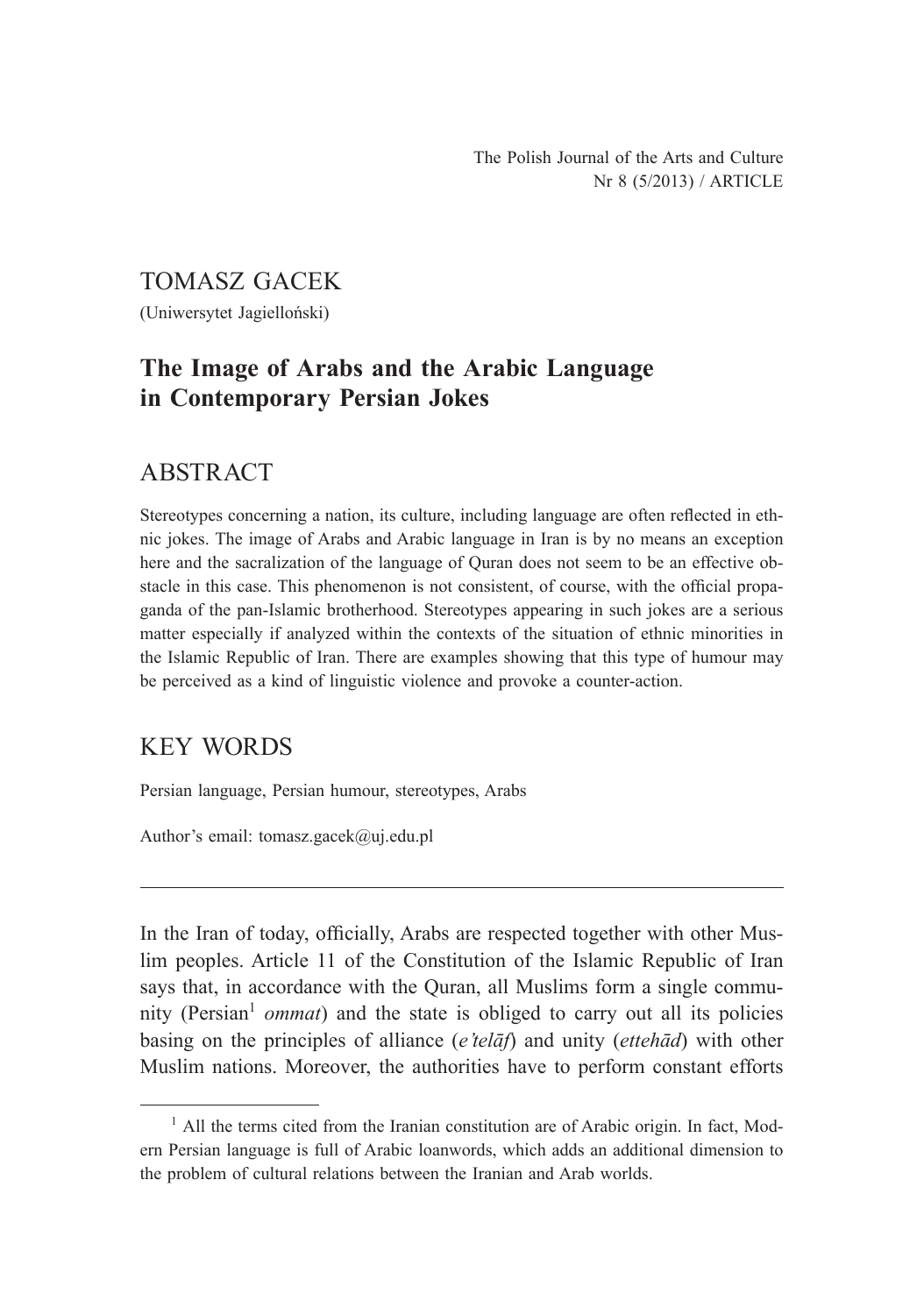to make the political, economical and cultural unity (*vahdat*) of the Muslim world real. Article 19 declares that all people of Iran, in spite of different ethnic affiliations, are equal according to the law of the state and that race or language must not be a reason for privileges. To this we may add declarations of fraternity with Arab countries at the very beginning of the Islamic Republic and the constant, unconditional support for Palestinians in their conflict with the State of Israel.

As far as the Arabic language is concerned, the Iranian constitution recognizes its special position (beside Persian, which is given the status of the national language), saying in the 16th article that "As the language of Quran, Islamic science and teaching is Arabic, and the Persian literature is profoundly mixed with it, therefore this language has to be taught in all the classes, in all fields of study from above the elementary grade to the end of the secondary school."2

However, one cannot forget that the relations between Persians and Arabs have always been quite complicated and one cannot expect that the difficult history has left no trace on the mutual relations between the two peoples and on the common Iranian stereotypical image of Arabs and their language. The description of Perso-Arabic relations could be started with the period of the Achaemenid empire, which comprised within its borders lands inhabited by Arabic tribes,<sup>3</sup> including even some territories in the Arabian Peninsula.<sup>4</sup> This political dominance of Iranians over parts of the Arab tribes continued until the rise of Islam, with one sole interlude of the Alexander the Great's invasion and his successors, i.e. the Diadochi. This political subordination must have been accompanied by the cultural influences, though evidence of these is to be found mostly in the sphere of the language.<sup>5</sup> Some Persian loanwords were introduced into Arabic in that period, e.g. Arabic *jund* from the Middle Persian *gund* 'army,'<sup>6</sup> *fālūdaj* 'sweetmeat of flour, water and honey' from the

<sup>2</sup> Qānun-e asāsi-ye Jomhuri-ye Eslāmi-ye Irān, [online], http://rc.majlis.ir/fa/content/ iran\_constitution [2.01.2013] (author's own translation).

<sup>3</sup> See M. Dandamayev, *Arabia i. The Achaemenid Province Arābaya*, [in:] *Encyclopaedia Iranica*, Vol. 2, Fasc. 3, [online], http://www.iranicaonline.org/articles/arabaya-arabia-a-province-of-the-achaemenid-empire published 1986 updated 2011 [4.01.2014].

<sup>4</sup> D. T. Potts, *The Archaeology and Early History of the Persian Gulf*, [in:] *The Persian Gulf in History*, ed. L. G. Potter, London 2009, p. 38–39.

<sup>5</sup> A. Tafazzoli, *Arabic Language ii. Iranian Loanwords in Arabic*, [in:] *Encyclopaedia Iranica*, Vol. 2, Fasc. 3, [online], http://www.iranicaonline.org/articles/arabic-ii, December 1986, updated August 2011 [6.01.2014].

<sup>6</sup> Versteegh K., *The Arabic Language*, Edinburgh 2001, p. 60.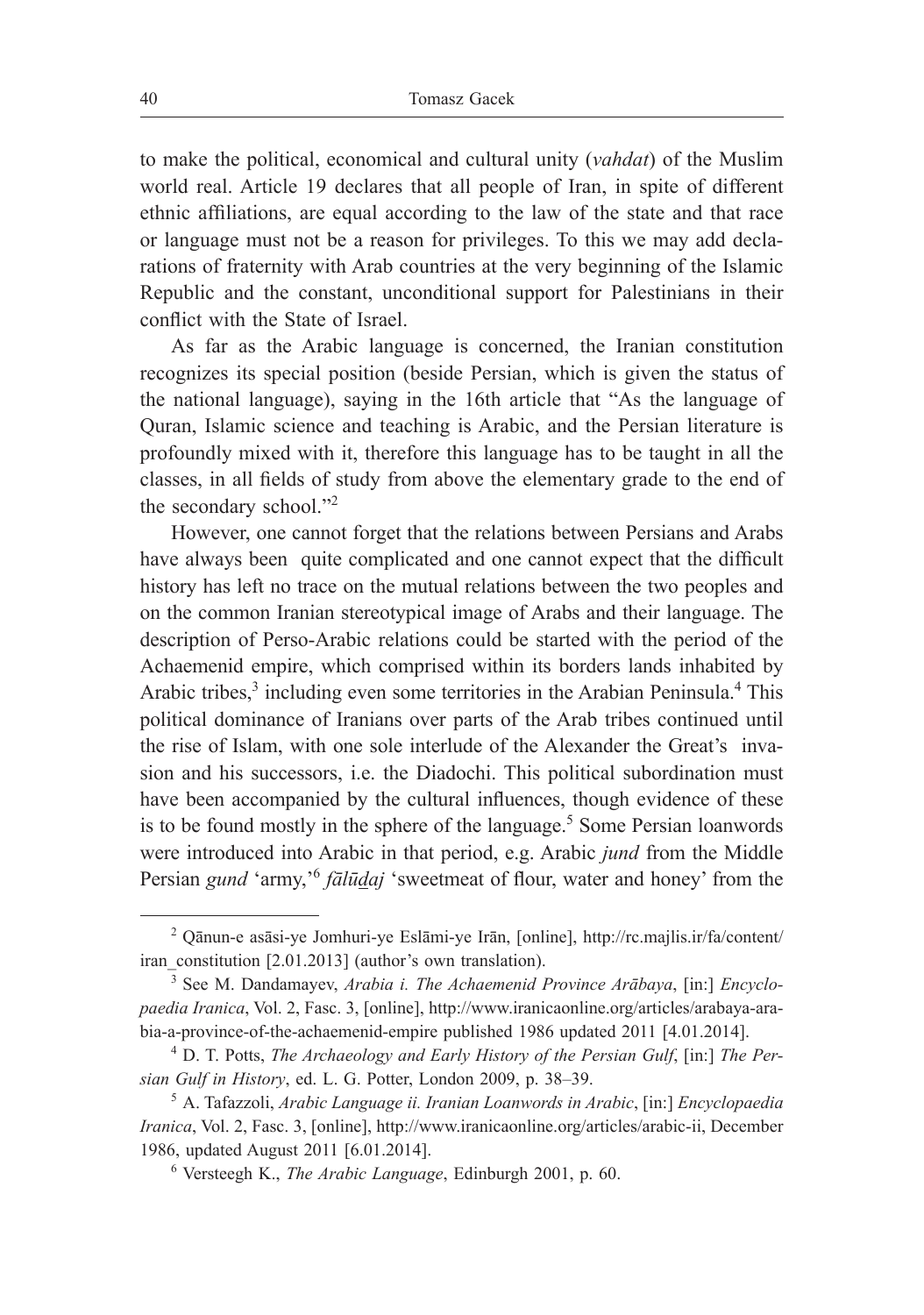Middle Persian *pālūdag*. <sup>7</sup> After the Islamic conquest of the 7th century the situation changed drastically. Even if the Iranian cultural influences were still quite present and strong,<sup>8</sup> the Arabs started to exert enormous influence on Persia, the most important aspect of which was islamization of the country. The Arab conquest is an important historic event for most Iranians. The Iranian nationalists of modern times see this invasion of `barbarous hordes' against the ideal, unspoilt Iranian state as the greatest tragedy in their history and the cause of all the calamities that have troubled their fatherland since then.<sup>9</sup>

Another important cultural effect of the Islamic conquest of Iran was introduction of the Arabic not only as the sacred language of the new religion, but also as the language of literature and science. In fact, for about two centuries after the Arab invasion, Persian was hardly used in writing, except by those remaining faithful to the Zoroastrian creed.<sup>10</sup> However, at the same time, Arabic was (and remains) the language of savage invaders (v. sup.) and its allegedly uncivilized speakers of today (see the examples discussed below). Although anti-nationalism and promoting pan-Islamic unity was important factor in the agenda of the religious opposition<sup>11</sup>, nationalist sentiments might have been ascribed to at least some part of Iranian clergy as early as in the beginning of the 20th century.<sup>12</sup> Even today, under the rule of the clergy, Iranian authorities often present nationalistic views (including language nationalism). $^{13}$ 

Having a closer look at the problem of modern Persian-Arab interaction, we need to take into consideration two different aspects of it: the situation of the Arab minority in Iran and the interstate relations between the Islamic

<sup>10</sup> L. P. Elwell-Sutton, *Arabic Language iii. Arabic influences in Persian literature*, [in:] *Encyclopaedia Iranica*, Vol. 2, Fasc. 3, [online], http://www.iranicaonline.org/articles/arabic-iii, December 1986, updated August 2011 [6.01.2014].

<sup>11</sup> M. T. Davari, *Political Thought of Avatollah Murtaża Mutahhari, An Iranian theoretician of the Islamic state*, New York 2004, p. 57ff; Sh. Hunter, *The Future of Islam and the West: Clash of Civilizations Or Peaceful Coexistence?*, Westport (CT) 1998, p. 89.

<sup>12</sup> R. Ch. Elling, *Minorities in Iran: Nationalism and Ethnicity After Khomeini*, New York 2013, p. 81.

<sup>13</sup> M. Mashayekhi, *The Politics of Nationalism and Political Culture*, [in] *Iran: Political Culture in the Islamic Republic*, eds. S. K. Farsoun, M. Mashayekhi, London–New York 1992, p. 76.

<sup>7</sup> A. Tafazzoli, op. cit.

<sup>8</sup> Ibidem.

<sup>9</sup> D. Motadel, *Iran and the Aryan Myth*, [in:] *Perceptions of Iran, History, Myths and Nationalism from Medieval Persia to the Islamic Republic*, ed. A. M. Ansari, London 2014, p. 131.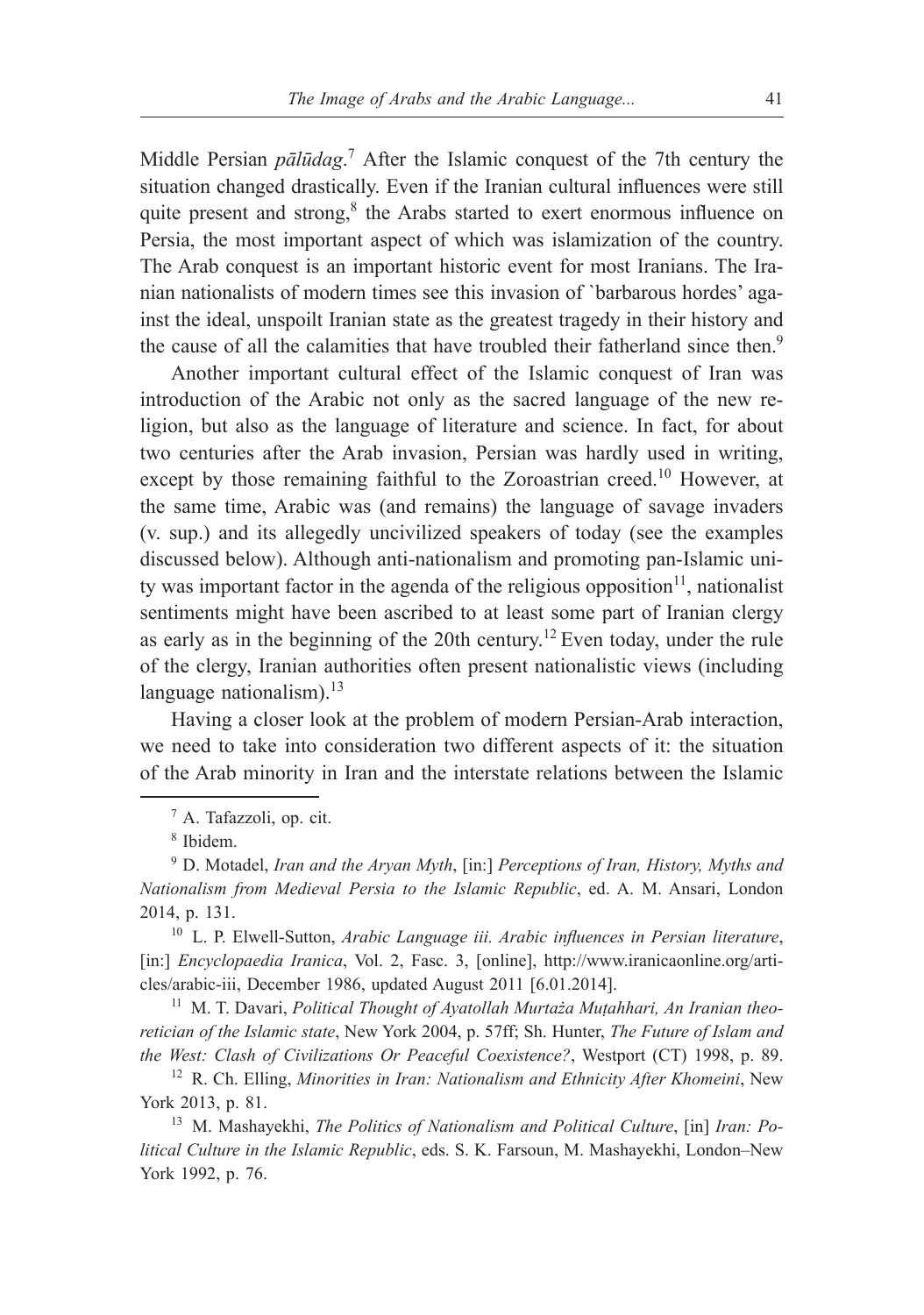Republic of Iran and Arab states. The first question is much more important for the creation of stereotypes, so we will discuss it in details.

Most of the Arabs in Iran live in the province of Xuzestān and they form  $70\%$  of its population.<sup>14</sup> In the Pahlavi era, the policy of the state towards the ethnic and religious minorities in Iran aimed at homogenizing the society, ascribing the `Iranian' identity to the whole population.<sup>15</sup> Arabs of Xuzestān were forbidden to wear local clothes and Persian language was imposed in all schools.<sup>16</sup> This was probably one of the factors why they supported the Islamic Revolution<sup>17</sup> of 1979 and remained faithful to Iran during the bloody conflict with the neighbouring Iraq, quite contrary to the expectations of Saddam Hussain.<sup>18</sup> This created a better atmosphere between the Iranian state and the Iranian Arabs for a while.

However, although the new regime substituted the notion of 'compatriot' (*hamvatan*) with '[Muslim] sister/brother' (*xāhar*/*barādar*),<sup>19</sup> the attitude towards ethnic minorities has not changed decisively. Today, in fact, both the followers of the Islamic Republic and nationalists (esp. monarchists) reject any discussion on minority issues treating it as an assault on national or state unity.<sup>20</sup> It is so, even if most ethnic rights activists in Iran reject separatism.<sup>21</sup> If we were to look for the causes of these over-sensitive reactions, we could point at the fact that half of the population of the Islamic Republic of Iran is formed of non-Persian ethnic groups.<sup>22</sup> Thus, even the faintest possibility of secession of some of them could lead to the total dissolution of the state. As Saleh puts it sharply, "Since the establishment of the modern nation-state of Iran in 1925, ethnic conflict has emerged as the principle source of threat to Iran's territorial integrity and as the main challenge to the security of the state."<sup>23</sup>

<sup>23</sup> S. Saleh, op. cit., p. 147.

<sup>14</sup> A. Saleh, *Ethnic Identity and the State in Iran*, New York 2013, p. 70.

<sup>15</sup>S. A. Arjomand, *Politics*, [in:] A. Gheissari, *Contemporary Iran: Economy, Society, Politics*, Oxford 2009, p. 301.

 $16$  A. Saleh, op. cit., p. 70.

<sup>&</sup>lt;sup>17</sup> There are various estimates as far as the proportion of Sunni and Shi'i Muslims among the Arabs living in Iran is concerned. Nevertheless, the Shi'is form at least half of this community (see S. A. Arjomand, op. cit., p. 311) and that made possible such a wide support for Khomeini's vision among them.

<sup>18</sup> A. Saleh, op. cit., p. 70.

<sup>19</sup> S. A. Arjomand, op. cit., p. 304.

<sup>20</sup> Ibidem, p. 304, 306.

 $21$  Ibidem, p. 308.

<sup>22</sup> Ibidem.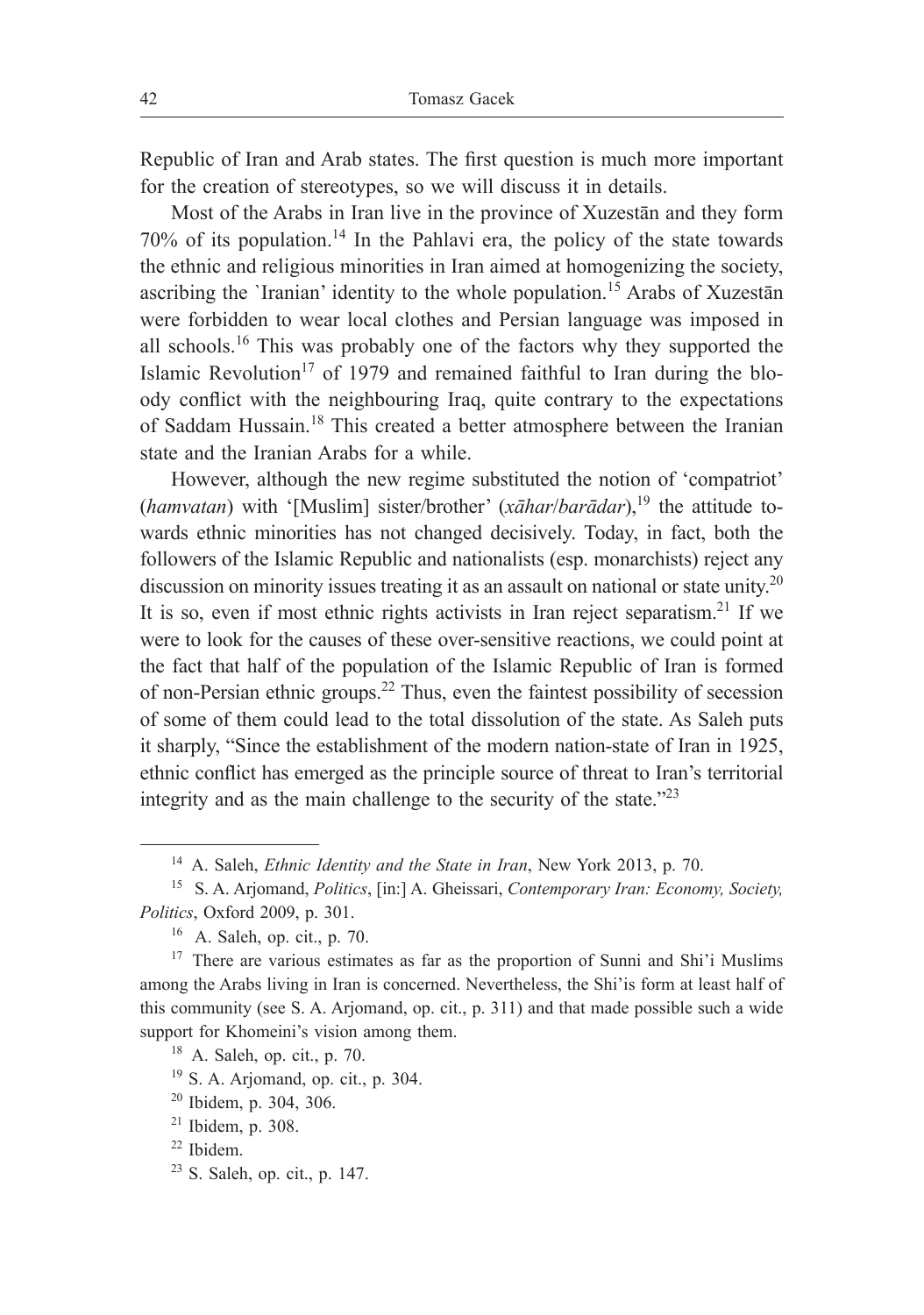Thus, it is not surprising that in spite of the good start of new relations between the Iranian state and the Arab minority, the situation deteriorated with the course of time and the time of unrest in 1990's was particularly significant here.<sup>24</sup> At the beginning of the new century the situation did not improve; rather the opposite. In 2005 the so-called *Ahwāzi intifada* took place. A number of Arabic inhabitants of the province were killed during anti-state demonstrations and the violence that followed. Many more were wounded and detained.<sup>25</sup>

The complete description of the history of the Arab-Iranian relations certainly exceeds the scope of this article. However, we should note that in the modern times the declarations of solidarity with the Arab brothers in Islam of the first days of the revolution were soon compromised by the bloody war against Iraq.

Summing up, the ethnic minorities do exist in Iran and Arabs are one of them. All these minorities more or less openly (depending on the current political situation) demand more freedom and justice in the attitude of the state towards these minorities.<sup>26</sup> The situation in Xuzestān, where most Iranian Arabs dwell, has been tense for many years and various factors easily provoke violent clashes between protesting members of the minority and the police.<sup>27</sup>

Taking all that into consideration, one becomes curious what is the stereotypical image of Arabs and their language in the Iranian society. In the present article, we are going to pay some attention to only one aspect of this problem, namely to the vision of Arabs and the Arabic language emerging from contemporary Iranian jokes. We will see that this is in most cases an example of linguistic violence directed towards 'the Others' and their ethnolect. The primary source of the material for this work is the Internet, as a medium free (in most cases) from any censorship, both political and moral. This is where the most vulgar, obscene and chauvinist anecdotes are published with no constraints.

Obviously, in most cases ethnic jokes (the so-called Arabic jokes are classical examples of this category of humour) are based on stereotypical clichés about 'the Others.' Between Persians and Arabs, as F. Halliday noted,

<sup>24</sup> Ibidem, p. 70.

<sup>25</sup> J. Castellino, K. A. Cavanaugh, *Minority Rights in the Middle East*, Oxford 2013, p. 176.

 $26$  S. A. Arjomand, op. cit., p. 306ff.

<sup>27</sup> Ibidem, p. 313ff.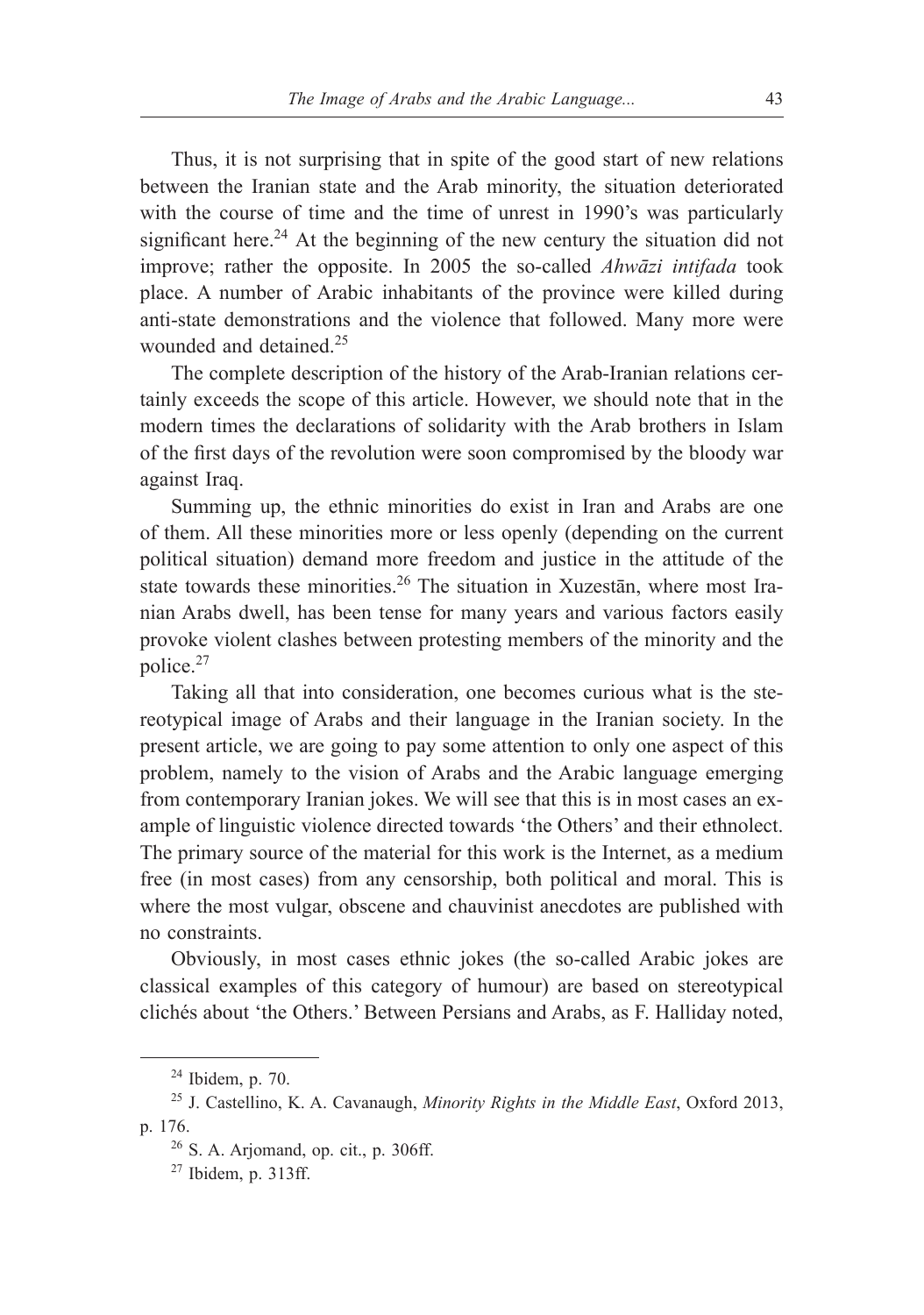there is a 'psychological gap'<sup>28</sup> preventing people on both sides from learning more about the other and breaking stereotypes. And we must remember that the notion of 'the Others' and the difference between them and the Iranians was always present in Persian culture, cf. the division of the world into Iran and non-Iran in the times of the Sasanian dynasty (224 CE–650  $CE^{29}$ ).

To the authors best knowledge, we have no records of ethnic humour from the times of the first great conflict between Persians and Arabs, that is from the period of the Islamic conquest of Iran. However, there are references to Arabs in late (i.e. of the time after the invasion) Zoroastrian writings that do have some traits in common with the material we are going to analyse in the present article. Namely, Arabs are described there as violent and savage descendants of the demon *Xēšm* (Wrath, Avestan *aēšma-*<sup>30</sup>) – as it is in the case of the late Middle Persian apocalyptic text entitled *Zand-ī Wahmān Yasn (Yašt)*.

It is, however, already in the context of the Muslim culture of Iran, when a kind of satire seems to be employed for the first time. The supporters of the Iranian cultural revival and the followers of the *šo'ubiyye* movement referred to Arabs as lizard-eaters and stressed their tribal and uncivilized (from the point of view of urban societies) customs, $31$  see for instance the famous verse by the author of the national epic of Iran Abolqāsem Ferdowsi,

From drinking milk of camels and eating lizards The status of Arabs became such That they started to desire the throne of Iran Curse be upon the Wheel of Fortune, curse!<sup>32</sup>

Moreover, the followers of *šo'ubiyye* stressed the role of non-Arabs (Iranian) in the formation of Islam at the expense of Arabs.<sup>33</sup>

The vision of uncivilized Bedouins appears here and there throughout classical Persian literature<sup>34</sup> and the motive of lizard eaters is popular among

<sup>28</sup> F. Halliday, *Arabs and Persians beyond the Geopolitics of the Gulf*, [in:] *Cahiers d'Études sur la Méditerranée Orientale et le Monde Turco-Iranien*, [online], http://cemoti.revues.org/document143.html [14.08.2007].

<sup>29</sup> A. Sh. Shahbazi, *Sasanian Dynasty*, [in:] *Encyclopaedia Iranica*, [online], http:// www.iranicaonline.org/articles/sasanian-dynasty [27.12.2013].

<sup>30</sup> Ch. Bartholomae, *Altiranisches Wörterbuch*, Berlin 1961, p. 35–36.

<sup>31</sup> P. Crone, *The Rise of Islam in the World*, [in:] *The Cambridge Illustrated History of the Islamic World*, ed. F. Robinson, Cambridge 1996, p. 23.

<sup>32</sup> Author's own translation based on *Firdousī. Šāh-nāme. Kritičeskij*, eds. A. E. Bertels, A. Nushina, Vol. 9, Moskva 1971, p. 322.

<sup>33</sup> A. H. Hourani, *A History of the Arab Peoples*, London 2002, p. 87.

<sup>34</sup> J. T. P. De Bruijn, *Humor*, [in:] *Encyclopaedia Iranica*, ed. E. Yarshater, Vol. 12,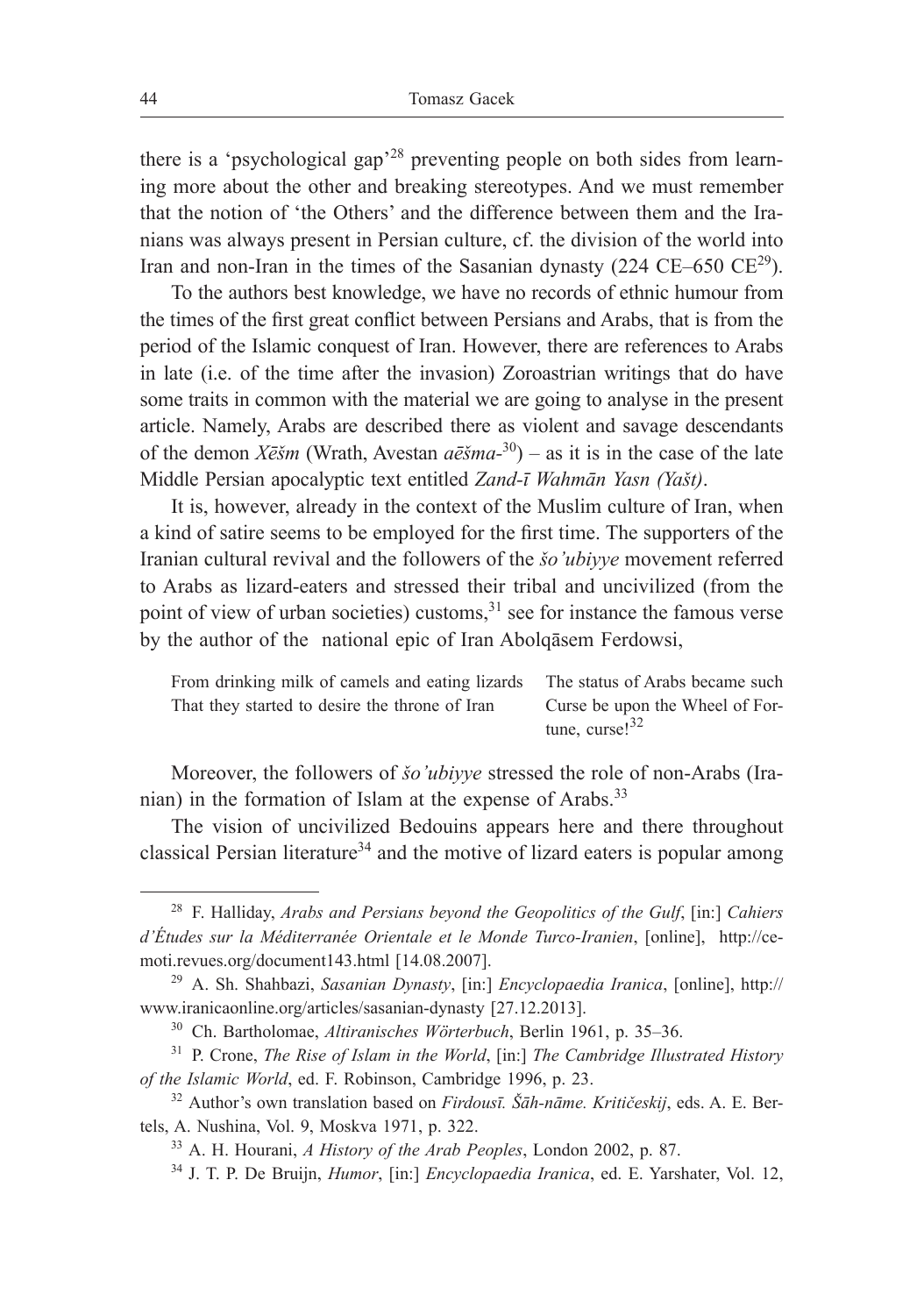Iranians even in the modern times.<sup>35</sup> In fact the vision of the civilized pre--Islamic Iran invaded by barbaric Muslims formed an important element of the official propaganda of the Pahlavi era.<sup>36</sup>

To avoid bias one has to admit that such a negative picture of Arabs was – even if prevalent – not the only one existing. Some Muslim authors of Iranian origin, like Ibn Qutayba (a theologian, philosopher and poet living in the 9th) century, refuted *šo'ubiyye*. 37

What is interesting is that as far as the Arabic language is concerned, we find no negative images in early sources. Gilbert Lazard explains this in his article *On the Raise of the New Persian Language*, saying that the national identity of Iranians "did not, however, manifest itself in the sphere of the language; linguistic nationalism is a modern invention and did not exist in those days.)<sup>"38</sup> Moreover, at that period, it was Arabic that played the role of the language of Iranian elites, and the supporters of the *šo'ubiyye* used it themselves in their arguments.39 Thus, we do not expect to find examples of aggression or satire against the Arabic language at these times, maybe only some indifference, as in the case of the local princes in the province of *Tabarestān* or the class of small landowners or *dehqāns* in eastern Iran.<sup>40</sup> It was probably this indifference (and the lack of knowledge of Arabic resulting from it) that made possible the rebirth of Persian as a cultural and literary medium.<sup>41</sup>

The literature of the 20th century introduces new ideas into Iranian culture, among them is the modern understanding of nationalism. Writers such as

<sup>39</sup> Ibidem, p. 602–603; A. H. Hourani, op. cit., p. 87.

<sup>40</sup> G. Lazard, op. cit., p. 603, 609.

<sup>41</sup> A different vision is presented by Šāhrox Maskub, who sees the strife to revitalize the Persian language in the centuries immediately after the Arab conquest as one of the ways (purposely?) chosen be Persians to defend their national identity (Š. Maskub, *Hoviyyat-e irāni va zabān-e fārsi*, Tehrān 1373 HŠ, chapter: melliyyat-e irān va rābete-ye ān bā zabān va tārix).

New York 2004.

<sup>35</sup> See eg. the website http://www.persianpetition.com/signs.aspx?id=492782fa-6824- 4b32-b123-d5146248815a&f=356 [28.08.2007], where a member of the forum has written: "Death to the savage, lizard-eating Arabic race" (transl. by the author from the Persian original) etc.

<sup>36</sup> M. Moallem, *Between Warrior Brother and Veiled Sister: Islamic Fundamentalism and the Politics of Patriarchy in Iran*, Berkeley–Los Angeles–London 2005, p. 53.

<sup>37</sup> R. Firestone, *Journeys in Holy Lands: The Evolution of the Abraham-Ishmael Legends in Islamic Exegesis*, Albany (NY) 1990, p. 164.

<sup>38</sup> G. Lazard, *The Rise of the New Persian Language*, [in:] *The Cambridge History of Iran*, Vol. 4, ed. R. N. Frye, Cambridge 1975, p. 603.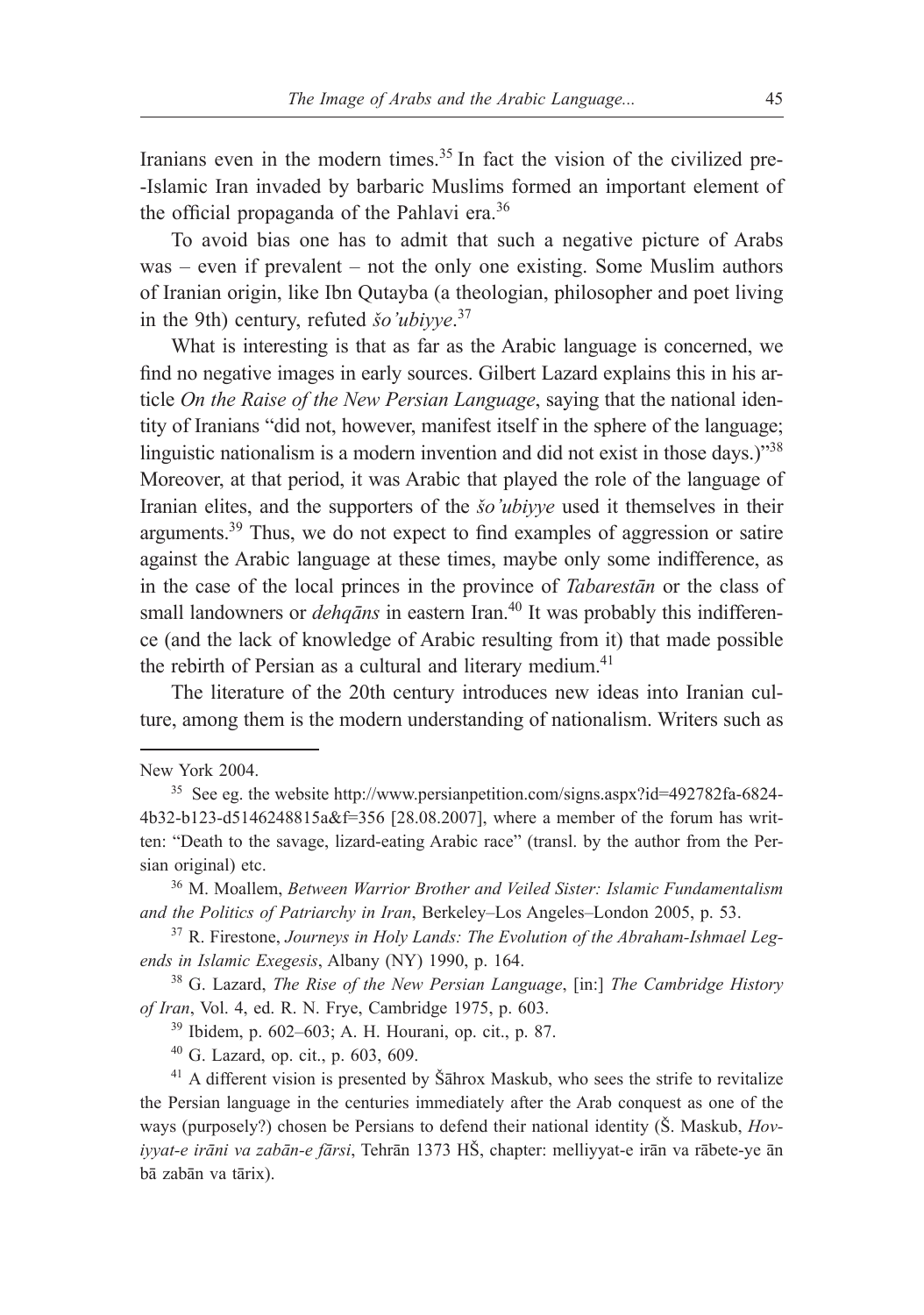Mohammad Ali Jamālzāde, Sādeq Hedāyat, Sādeq Čubak or Nāder Nāderpur presented Iranian national consciousness in opposition to the Others (the Others being at first Arabs, but also Mongols etc.). Hedāyat, Čubak and Nāderpur present the vision of the Iranian Golden Age of the Sasanian times interrupted by the Arab conquest. Some of them use satire, and a work we should mention here is the short story by Sādeq Hedāyat entitled Al-ba'sato-l-eslāmiye elā-l- -belād-ol-afranjiye. Its title is modelled to look like an Arabic one and it may be translated as follows "A Muslim Campaign into the Western Countries.") The text is a satirical description of an imagined Muslim religious mission in France. From the title itself to the last line, Arabs, their language and even the religion of Islam (or, at least, a certain vision of it) are mocked in many ways. Arabs are presented as uncivilized (See the passage on the representative of Zanzibar below), stupid, greedy creatures ("Duties like *xarāj* are to be imposed on the infidels),"42 knowing nothing or very little about the world outside of their own lands ("We will kill the men of the infidels [of France] with our swords and we will divide their women and camels (sic!) among the Muslims.)"<sup>43</sup> At the same time they are very eager to impose their life style on the others. Their meeting is a parody of a democratic council ("If anyone raises any doubts [about the project], women will be forbidden to enter his house and it will be allowed to spill his blood!)"<sup>44</sup>

As far as the language is concerned, Hedāyat plays with Arabic onomastic habits, construing personal names such as: *Andalib-ol-eslām*<sup>45</sup> (modelled on Ar. *'andalību-l-'islāmi* "The Nightingale of Islam"), *Sokkān-oš-šar'iyye*<sup>46</sup> (Ar. *Sukkānu-š-šar'iyyati* "The Rudder of Sharia") or *Tāj-ol-motakallemin*<sup>47</sup> (Ar. *Tāju-l-mutakallimīna* "Crown of the Speaking (pl.)"). Those forms may be interpreted as simple mocking of bombastic personal names, other types of satire, however, do appear in the text as well. The host-newspaper of the narrator of the story is titled *al-Manjalāb*<sup>48</sup> "sump, swill, mud." Moreover, the whole story is written with an extensive use of words of Arabic origin, some of which are frequently used in Persian, some are quite rare and old-fashioned, and some

<sup>48</sup> Ibidem.

<sup>42</sup> S. Hedāyat, *Al-ba'sato-l-eslāmiye elal-belād-ol-afranjiye*, an electronic edition by Bahrām Čubine, 1381 HŠ, [online], http://www.alefbe.com/hedayat.pdf, based on the printed edition: Paris 1361 HŠ, p. 9 (translation of selected passages by the author).

<sup>43</sup> Ibidem.

<sup>44</sup> Ibidem.

<sup>45</sup> Ibidem, p. 8ff.

<sup>46</sup> Ibidem.

<sup>47</sup> Ibidem.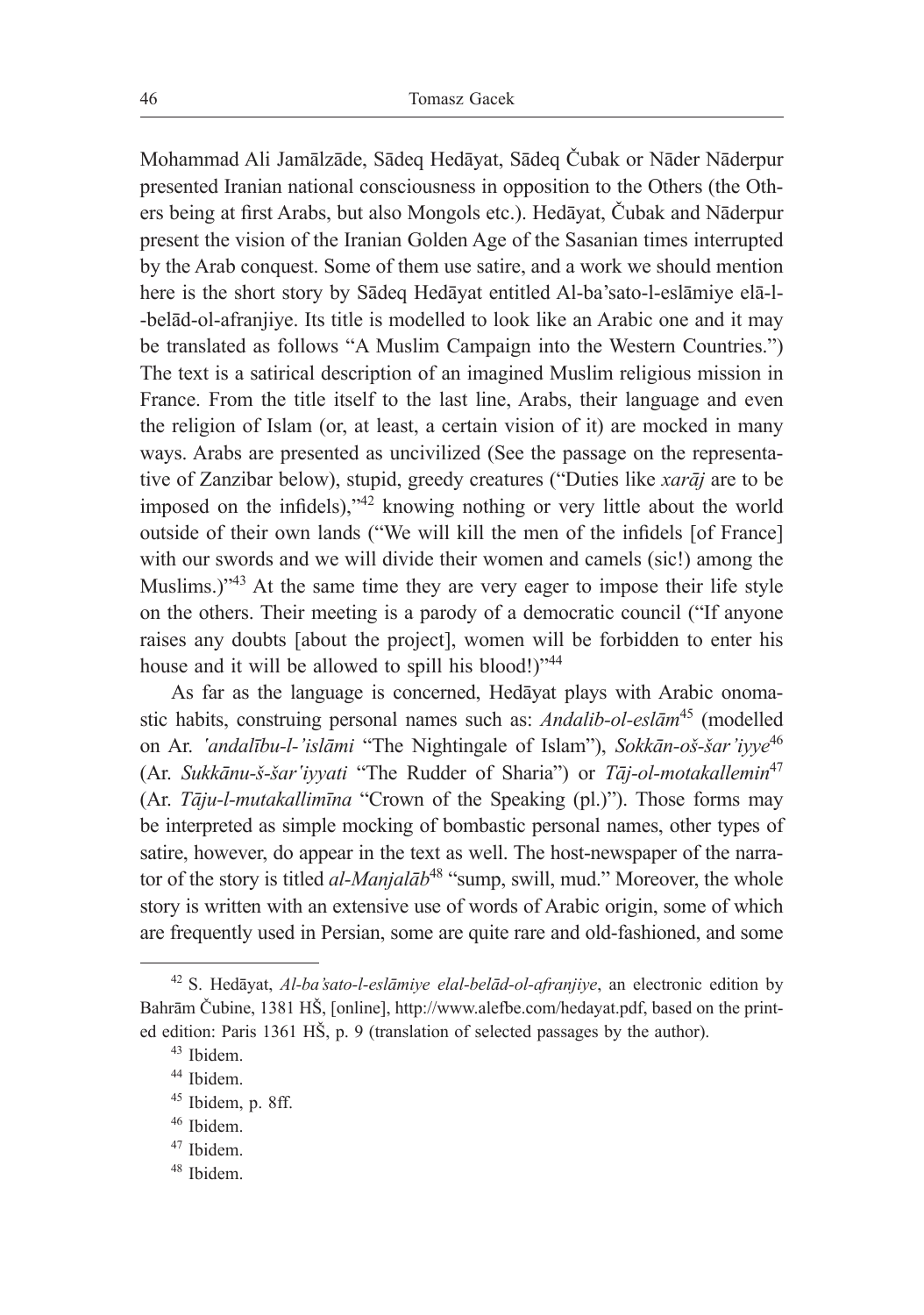even have to be explained to a Persian reader. A good example is presented by utterance of the representative of Zanzibar, Mr *Tābu-nānā***,** "lahm-e ādami xeyli lazid (ladid?), afranji abyad (faranji sefid), man ruzi do tā ādam boxor"49 which may be translated as follows: "Human meat very nice, a Westerner white, I daily two men eat." Now, let us pay attention to the fact that instead of the typical Persian word for "meat", i.e. *gušt*, the Arabic borrowing *lahm* is used, which is quite rare in Persian texts. The situation of the form *abyad* is similar and the phrase *afranji abyad* has to be explained for the Persian readers as *faranji sefid* (Both meaning "A Westerner (lit.: 'A Frank') [is] white"). In this way, the Arabic language becomes associated with the image of cruelty and savagery.

In this context we are going to analyze a phenomenon of the Iranian popular culture, i.e. the so-called Arabic jokes (*jok-hā-ye arabi*) and the highly negative and offensive image of the Arabs and Arabic language presented in them.

We have to remember that Arabs are not the only object of ethnic jokes in modern Iran. Turks or Azeris are probably even more popular in this role,<sup>50</sup> which is quite striking as they form a substantial part of Iranian population – between 16% and 24%, depending on a source<sup>51</sup> – and they are not referred to as 'a minority' in Iran.<sup>52</sup> At the same time, Arabs are a minority below 5% of the society,53 which makes joking on Arabs much safer than on Turks (Āzeris) (see Conclusions – p. 18). Apart from Arabs and Turks, also Lurs, Mazandaranis and inhabitants of Rasht and Esfahān quite often become an object of anecdotes.

The negative and offensive image of Arabs and their language may be treated as a kind of linguistic violence. As we have already said, ethnic jokes may be seen as such. It is true that  $-$  as La Fave and Mannell note  $-$  this type of humour is not always and automatically harmful to the target group and they mention a number of situations where an ethnic joke seems to be deprived of violence (e.g. some ethnic jokes may be compliments in disguise or 'left-handed' insults).<sup>54</sup> The author of the present article has not conducted

<sup>49</sup> Ibidem, p. 9; the sentence is grammatically incorrect and the orthography used (ديذل for ذي ذل) suggests an awkward pronunciation.

<sup>50</sup> The Persian word *Tork* is used in everyday language referring to members of various Turkic peoples living in Iran, esp. Azeris. The form *Āzeri* is used only in the formal language, c.f. R. Ch. Elling, *Minorities in Iran*, op. cit., p. 64–65.

<sup>51</sup> Ibidem, p. 18.

 $52$  Ibidem, p. 63.

<sup>53</sup> Ibidem, p. 18.

<sup>54</sup> L. La Fave, R. Mannell, *Does Ethnic Humor Serve Prejudice?*, "Journal of Communication" 1976, Vol. 26 Issue 3.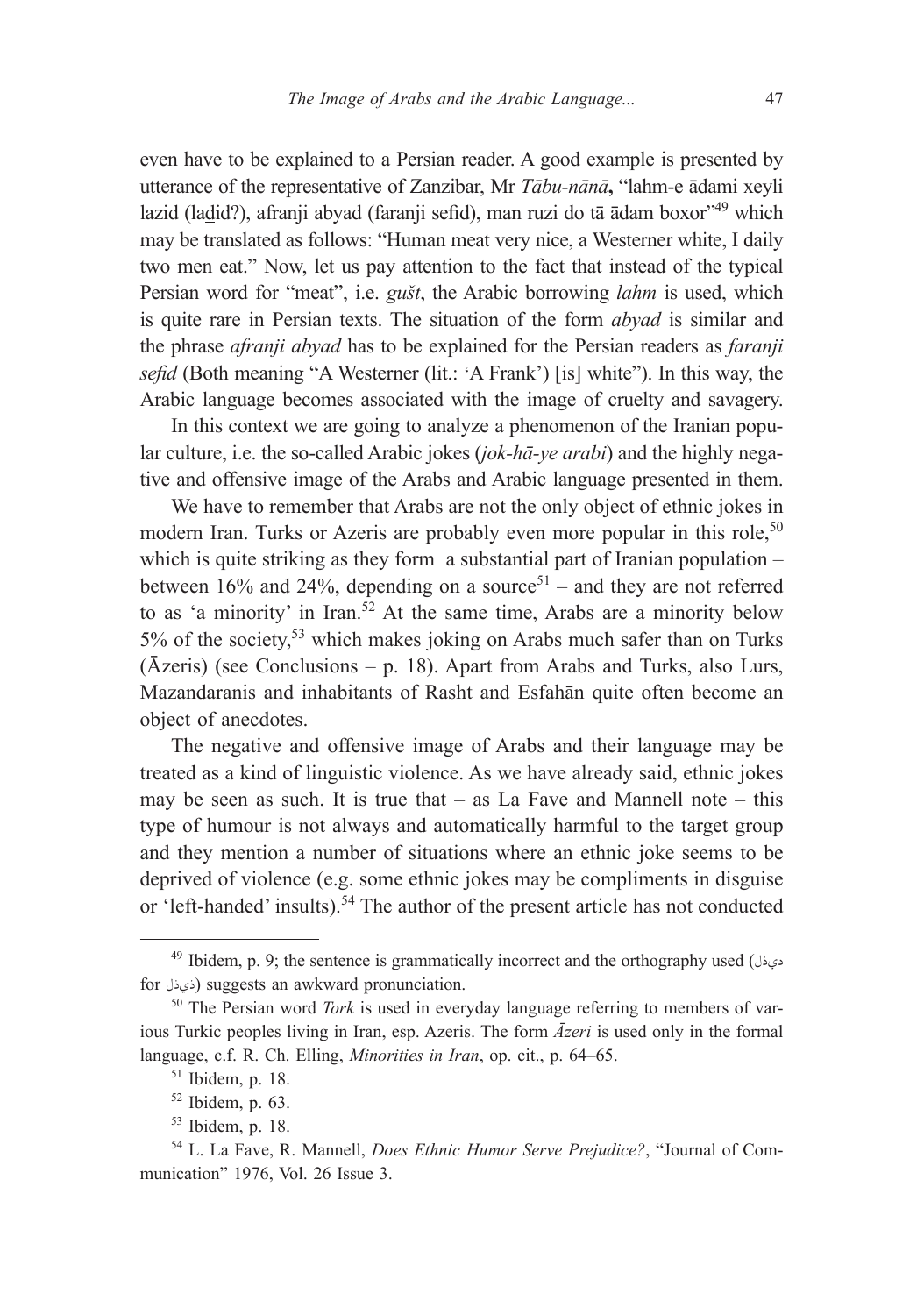any research that could prove that such a discharging of Arab jokes takes place or not. Let us simply keep in mind that in some cases it may happen. On the other hand, the fact that the ethnic jokes may be perceived as harmful and violent is supported by the events mentioned in the conclusion.

Before moving to the analysis of particular examples, I would like to express my deep gratitude to my colleagues: Karolina Rakowiecka, who, with her thorough understanding of spoken Modern Persian, has helped me a lot in the interpretation of some of the jokes and to Arkadiusz Płonka, whose help regarding the Arabic forms has been very precious as well.

Having analysed over 200 examples of contemporary Iranian 'Arabic jokes,' the author of the present article believes that the most typical element of the image of an Arab is his<sup>55</sup> alleged stupidity. In many cases this stupidity may be understood simply as lack of intelligence, e.g.:

Example No. 1

They tell an Arab to construct a sentence with [the word] ajr ("brick"). He says, "Oh dear! You don't construct sentences with bricks! You construct walls with them!"<sup>56</sup>

This lack of intelligence may be disastrous to the protagonist in some cases,

Example No. 2

An Arab was involved in a [car] accident with some other driver. A [police] officer asks him: "Who's fault was it?" The Arab says, "By God, ask HIM! I was asleep and I saw nothing!"<sup>57</sup>

Often an Arab is the stupid one who fails in a kind of competition with a more clever inhabitant of Tehrān or Esfahān, e.g.:

Example No. 3

An Esfahāni said to an Arab, "How much will you give me, if I bite my eye with my teeth?" The Arab said, "I bet a hundred tomans"<sup>58</sup> and the Esfahani took out one of his eyes, which was artificial, and bit it with his teeth. A few minutes later the Esfahāni

<sup>&</sup>lt;sup>55</sup> "His," as despite the fact that the modern Persian language does not possess the category of grammatical gender, it is in most cases obvious that the protagonists of the jokes in question are in most cases Arab men. Exceptions will be discussed below.

<sup>56</sup> [Online], http://esy4030.blogfa.com/8509.aspx [14.08.2007].

<sup>57</sup> [Online], http://www.proxyforyou.info/index.php?q=aHR0cDovL3d3dy5jaG9vY-2hvb3BhcGUuYmxvZ2ZhLmNvbS8%3D [14.08.2007].

<sup>58</sup> *Toman* was a monetary currency of the 1930s. The term remains in use in Iran as an informal unit equal usually to either 1000 or 1000000 riyāls.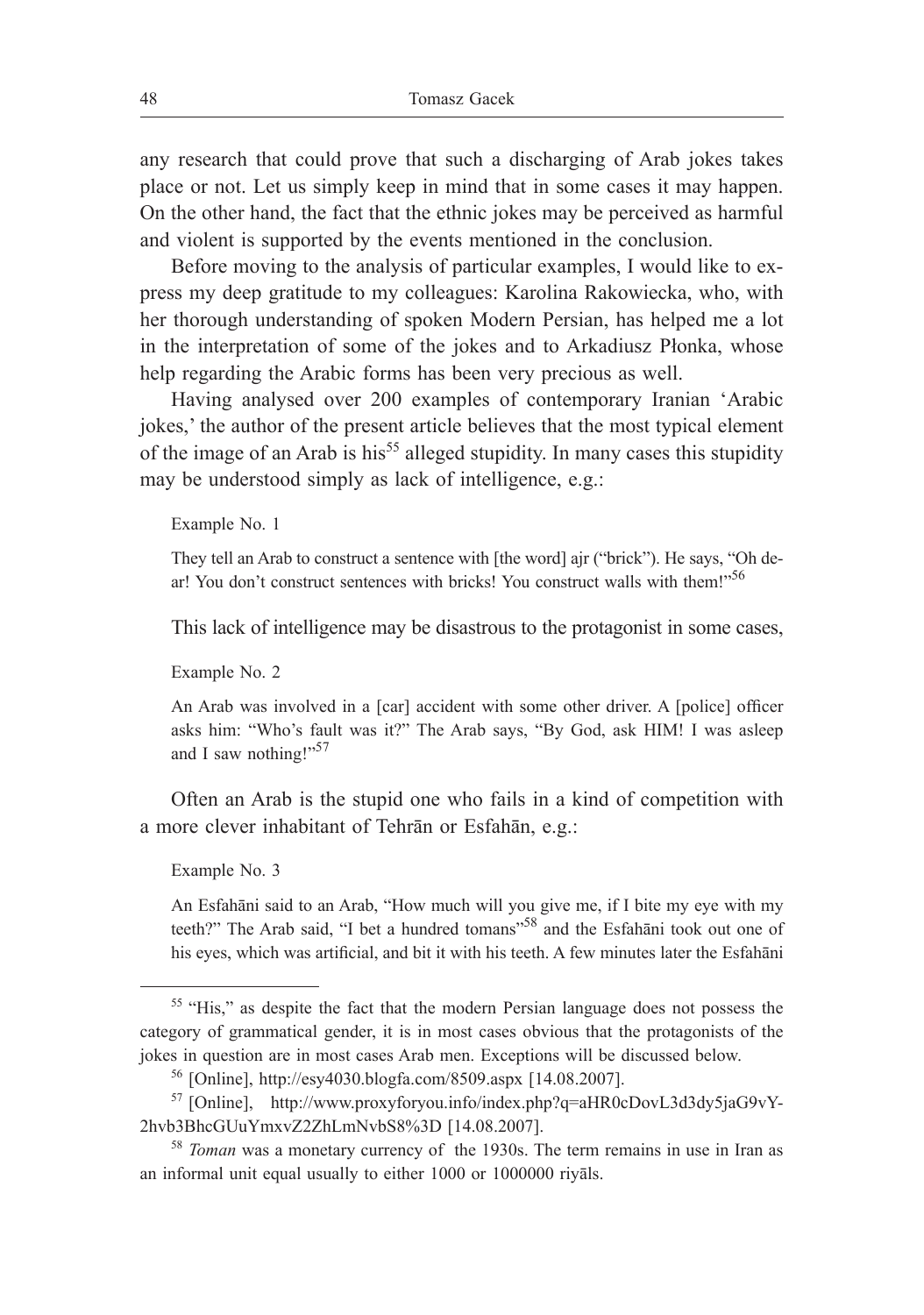said, "How much will you give me, if I bite the other one of my eyes?" The Arab bets two hundred tomans. Then the Esfahāni took out his artificial teeth and bit his eye with them. The Arab decided to take his revenge. A few minutes later the Esfahāni said, "Well, now, how much will you give me, if I piss on your trousers and they remain dry?" The Arab said, "Five tomans." The Esfahāni agreed and pissed on the Arab's trousers. However, the trousers got wet. The Arab took five tomans and went away.<sup>59</sup>

The author has heard a version of this joke in Poland in 2006. In place of the Arab there was a university professor, and the role of Esfahāni was played by a cunning student. The fact that jokes (just like fables and literary motives) wander from land to land has been proven.<sup>60</sup> What seems, however, to be a new phenomenon is the speed of spreading of particular jokes in the era of the Internet.

The role of an Arab in jokes like the one cited above is conventional in the sense that he may be replaced with a member of some other ethnic (or even not necessarily ethnic) group, e.g. a Turk, see for instance,

Example No. 4

An Arab wanted to go by plane to see Tehrān. He goes to buy a ticket and asks, "How long does it take to get [there]?" They tell him, "Half an hour." The Turk (sic!) says, "If it's only half an hour, I'll go on foot."<sup>61</sup>

It is quite obvious that the person submitting the joke cited above made a mistake, starting it with an Arab as a main hero and changing him into a Turk later on. Note, however, that the Arab's questions start with the form *jeqadr,* which is an arabisation of the standard Persian čeqadr "how much."<sup>62</sup>

Another example is particularly interesting as it touches on the problem of acceptability of Arabic jokes, and thus we have got here a kind of a metatextual content:

Example No. 5

A chap enters a café and says to the manager, "Hey man (lit.: 'brother'), do you want me to tell you an Arabic joke?" The manager says, "Well, you see, I'm an Arab myself, the chap by your side is an Arab, too and, moreover, he's a wrestling champion. And the one sitting by the table to your left is an Arab as well and, besides, he usu-

<sup>59</sup> [Online], http://www.shaghayegh200sh.blogfa.com [15.08.2007].

<sup>60</sup> Cf. J. R. Perry, *Monty Python and the Mathnavī: The Parrot in Indian, Persian and English Humor*, "Iranian Studies" 2003, Vol. 36, Issue 1.

<sup>61</sup> [Online], http://jokestan.20m.com [15.08.2007].

 $62$  The sound  $\check{c}$  is absent from standard Arabic, and thus it is replaced with *j*.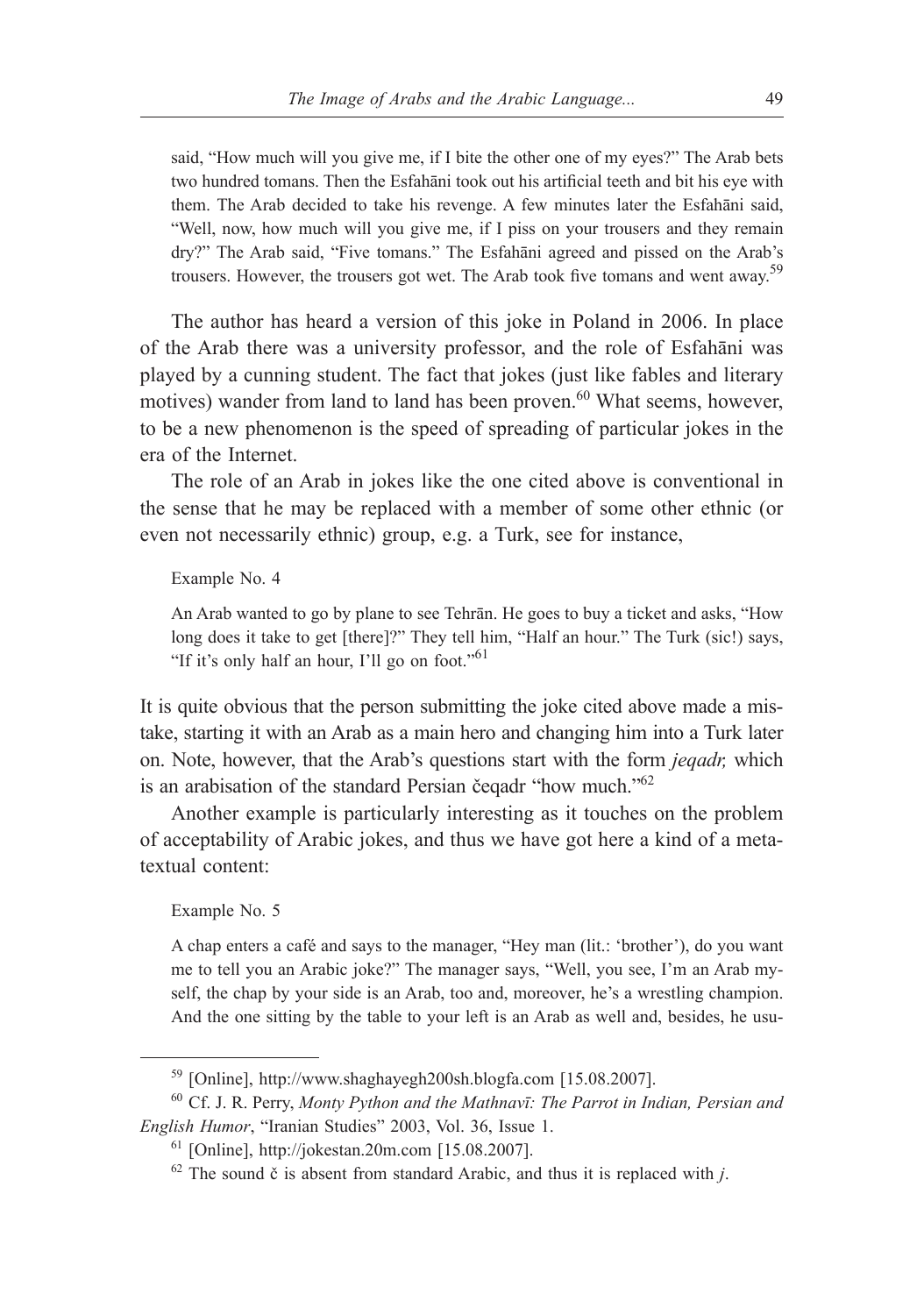ally has got his two daggers with him. Now, do you really want to present an Arabic joke?" The chap says, "No, by God, I've got no patience to explain it three times!"<sup>63</sup>

Apart from the mentioned metatextuality, the example given above is interesting, as the alleged stupidity is not to be deduced from the point of the joke, but it is alluded to by a character playing one of the main roles in it.

Stupidity may often be accompanied by some other traits, such as for example language ignorance (of course the Persian language is referred to in this case):

```
Example No. 6
```
An Arab goes into the grocer's shop with two cucumbers (*xiyār*) in his hands. He asks, "Sir, have you got xiyār-šur ('pickled cucumber' or – but only potentially – also 'a device to wash cucumbers'64). The manager says, "Yes, I do." The Arab says, "So, could you please wash these two cucumbers?"<sup>65</sup>

Among the features that happen to be paired with stupidity we also find the ignorance in the sphere of religion, e.g.:

Example No. 7

They say to an Arab, "Give a name of a prophet that conversed with animals". He says, "Hazrat-e (here:  $\sim$  saint) Tarzan."<sup>66</sup>

On another joke about a saint conversing with animals see Example No. 23. Stupidity may also be ascribed to Arabs together with their alleged lack of experience in the sphere of sex. In such a case obscenity is often employed as another source of comic effect (cf. De Bruijn's opinion that "Obscenity has always been a favourite comic effect in all kinds of classical Persian humor."<sup>67</sup> Let us see an example:

Example No. 8

An Arab did not know what he has to do in hejle (here: a special room for a newly married couple). So [his friend] Abud gives him a mobile [phone] so that he may guide him with the use of it. In short, when the time came, the Arab calls [his friend] and asks him, "What do I do?" Abud tells him: "First make her naked, then go and kiss her and move

<sup>63</sup> [Online], http://www.riseh.com/content/blogcategory/0/29/50/250/ [10.08.2007].

<sup>64</sup> Cf. *šiše-šur* lit.: 'a bottle washer', a kind of brush used to wash bottles.

<sup>65</sup> [Online], http://www.iranjoke.4t.com/arab.htm [12.08.2007].

<sup>66</sup> [Online], http://joksmsbazy.blogfa.com/85064.aspx [8.08.2007].

<sup>67</sup> J. T. P. De Bruijn, op. cit.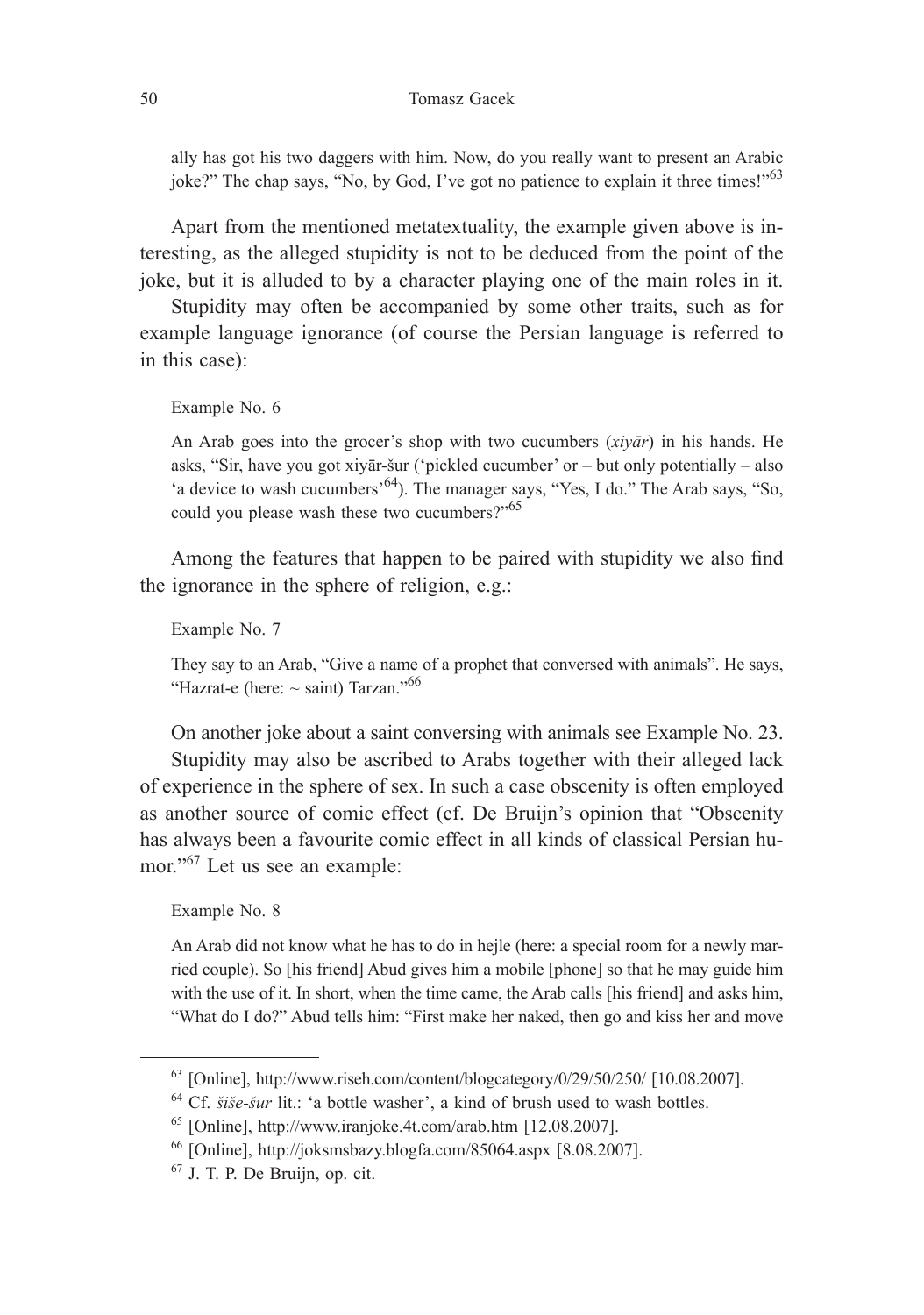down until you reach the chest. Having sucked what is there (lit.: 'having sucked this place'), you go a bit (lit.: 'a span') lower than the navel. There's a hole there, isn't it?" The [first] Arab answers, "Yes, there is." [Abud] says, "Now put into that hole, what we both have and Xadije does not." So the Arab puts the mobile phone into the hole.<sup>68</sup>

Apart from stupidity (with or without additional traits), an extremely popular motive is that of reputedly enormous dimensions of the sexual organs of Arab men. Different levels of obscenity and explicitness appear. This type of jokes is strongly connected with the stereotypical image of Arabs shared by Iranians, so the protagonists of such jokes may not be easily exchanged for representatives of another ethnic group.

Example No. 9

They catch a sea snake in Bandar-e Abbās. An Arab in Dubai falls into the water!!!<sup>69</sup>

Example No. 10

An Arab boy (lit.: 'an Arab pup') weighing 20 kilos is born. After the circumcision, the boy weighs 2 kilos. $70$ 

or

Example No. 11

An Arab boy goes to a household appliances shop and says [to the manager], "Sir, what will you give me, if I manage to lift this iron with my penis?" The manager starts to laugh and declares, "Take the iron itself, [if you are able to do that]!" The boy lifts the iron with his penis and takes it home. The next day he comes with his father and says to the manager, "I've come with my dad to take a fridge."<sup>71</sup>

In some cases the point of the joke is not so much in the situation in which the huge dimensions of sexual organs are revealed, but in reducing a person's value (humiliation), by saying that somebody is no more than his organ, e.g.:

Example No. 12

They ask an Arab, "Why is your penis so gigantic?" He says, "Sir, we (the plural of self- -humiliation) came to this world as a penis, only later we sprouted our hands and legs.<sup>72</sup>

<sup>68</sup> [Online], http://www.iranjoke.4t [30.07.2007].

 $^{69}$  [Online], http://www.riseh.com/content/blogcategory/0/29/50/250/ [13.08.2007].

<sup>70</sup> [Online], http://jokebox.blogsky.com/?Date=1385-03 [13.08.2007].

<sup>71</sup> [Online], http://www.1radostdaram.mihanblog.com/Cat/10.aspx [14.08.2007].

<sup>72</sup> [Online], http://sabernejad.blogfa.com/8604.aspx [14.08.2007].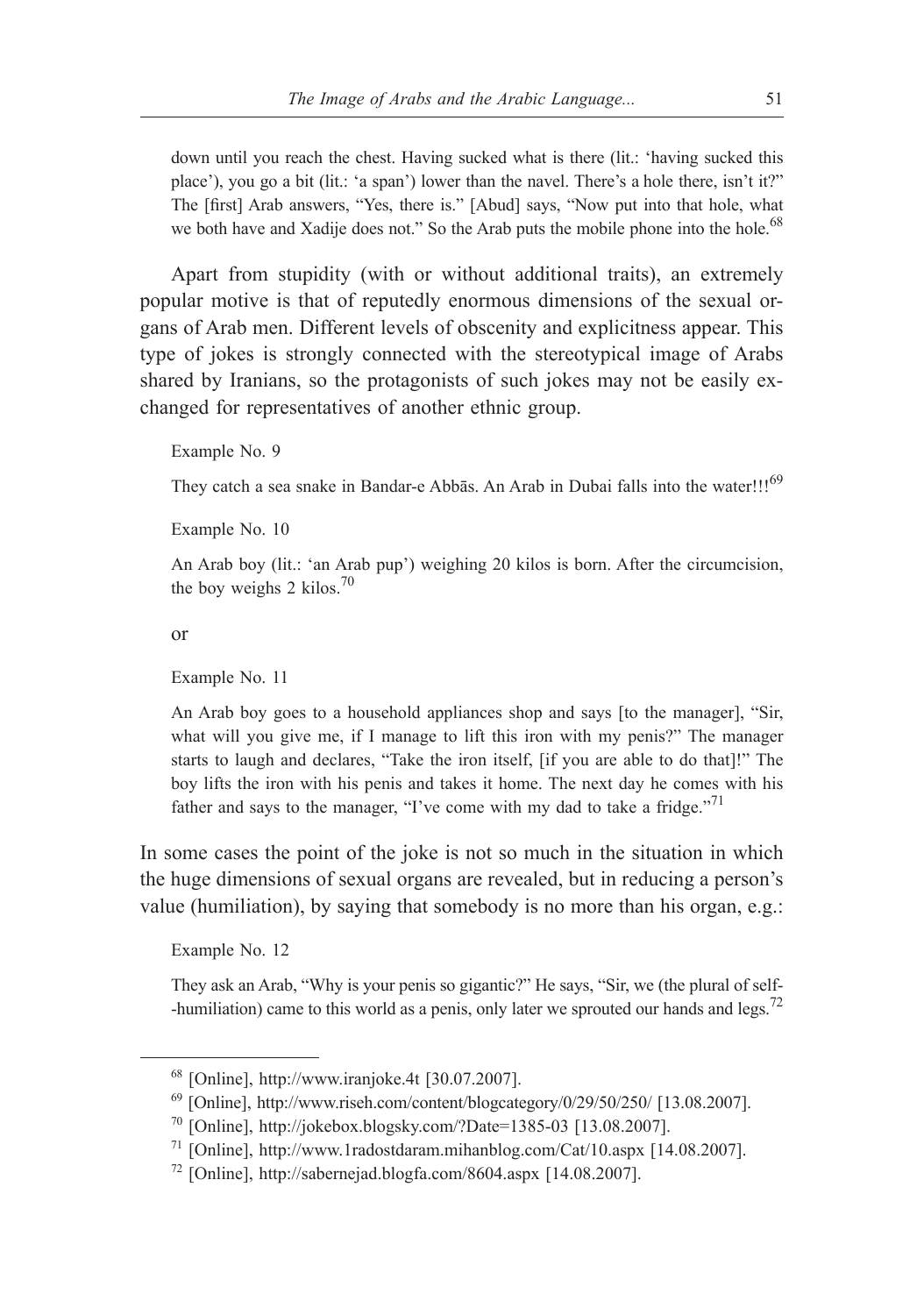This leads us to another category of extremely offensive jokes, i.e. the ones where a person is compared to excrements. Many examples of them may be found as well, for instance

Example No. 13

An Arab faints in a toilet. As he regains consciousness he says [to himself], "Who am I? Where am I? Who has excreted me $2^{n^2}$ 

Certain social features of Arab societies become an object of jokes as well, such as predilection for early (esp. in case of women) marriages. In this case a joke reflects not only some stereotype but – to certain extant – reality.<sup>74</sup> Of course, in the case of these jokes it is hardly possible to change a main hero (an Arab) into a person of some other nationality. Example:

Example No. 14

An Arab is going to get married. They ask him, "Where is your wedding party going to be?" He says, "In some school." They ask, "Why school?". The Arab says, "Well, after all she's got a lot of classes! (but also 'she is so classy' – Pers. *xeyli kelās dāre*)"75

In the example above, we have an additional comic effect emerging from the ambiguity of the expression: *kelās dāštan*, which may be understood either as "to have classes, lessons" or "to have class, to be classy."

In general, the attitude of Arab men towards women is mocked, too. There are a considerable number of Arabic jokes where male Arabs are presented as rude to the opposite sex and the ones who reduce women to an object of sexual desires, etc., for instance:

Example No. 15

An Arab went to court a girl. Her name was Parvāne (lit.: 'a butterfly'), but he made a mistake and referred to her as 'Miss Āhu (lit.: 'a gazelle').' The girl brought tea and the Arab said, "Thank you, very much, Miss Āhu." The girl starts protesting and says, "[But] my name is Parvāne." The Arab (in the text: a Turk!) says, "Oh dear! What's the difference? An animal is an animal, after all."<sup>76</sup>

<sup>73</sup> [Online], http://jokebox.blogsky.com/?Date=1385-03 [10.05.2007].

<sup>74</sup> See e.g. S. Shawky, W. Milaat, *Early Teenage Marriage and Subsequent Pregnancy Autcome*, "Eastern Mediterranean Health Journal" 2000, Vol. 6, Issue 1.

<sup>75</sup> [Online], http://www.yahoo20.blogsky.com/?Date=1385-01 [10.05.2007].

<sup>76</sup> [Online], http://www.jonoobiha.com/rha/joke\_list.php?startlimit=31&id=3 [14.08.2007].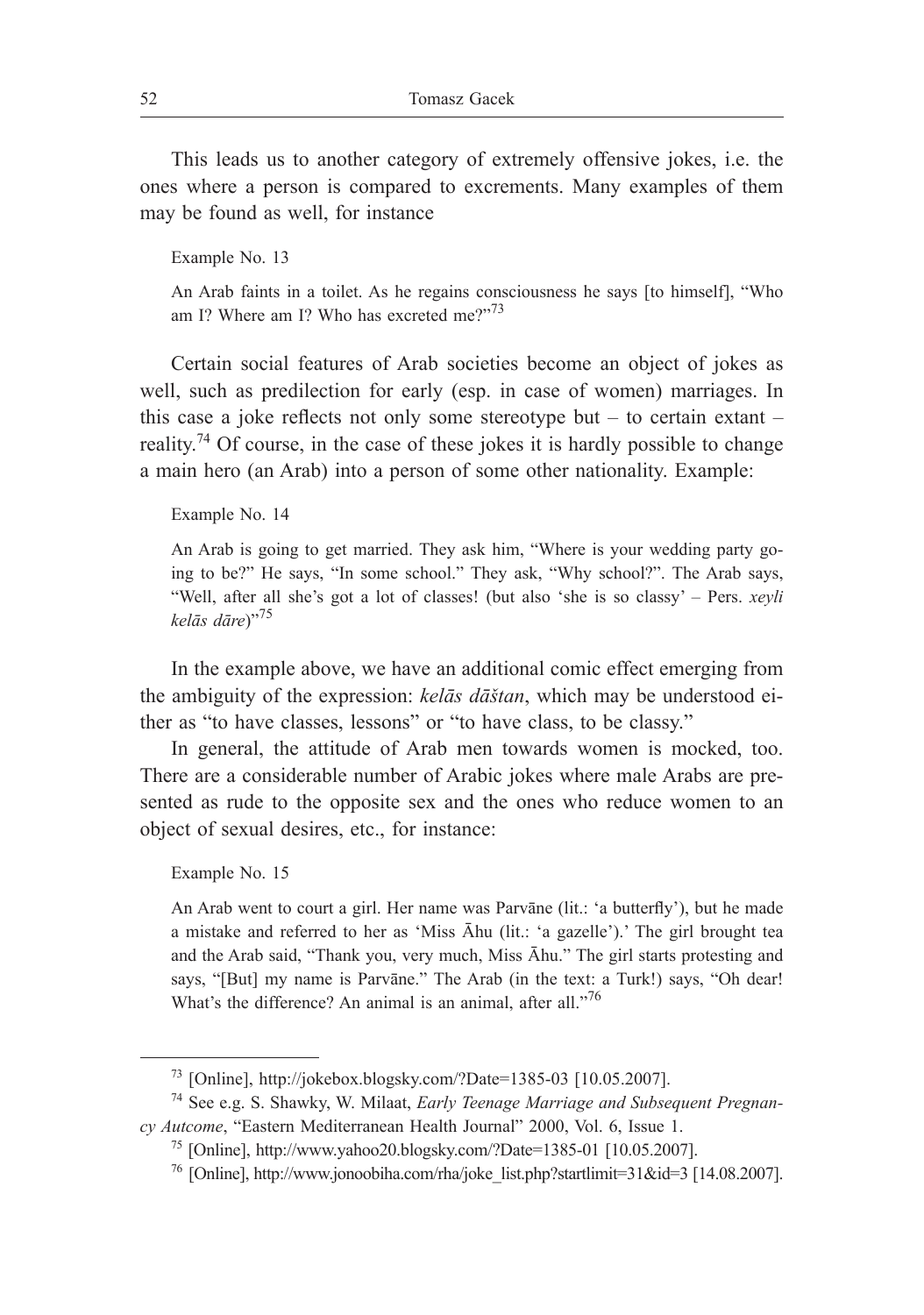or

Example No. 16

An Arab goes to his beloved and says, "My dear Sakine! Jāsem lies when he says that he loves you. He only wants to fuck your ass!" Sakine flirtatiously asks [him], "And what about you, Abud?" The Arab says, "Well, I love [you] and I would like to fuck your ass, too!" (or "I'd love to and I want to...").<sup>77</sup>

Moreover, a stereotypical Arab of a contemporary Persian joke is often impolite, unable to behave in accordance with the situation and social context, not knowing the rules of *ta'ārof* or etiquette, thus – generally – uncivilized, e.g.:

Example No. 17

The wife of an Arab makes a complaint that he does not fulfil his marital duties (lit.: 'does not fuck her'). The qāzi (a Muslim law judge) asks [the Arab], "Why don't you have sexual intercourses with her?" The Arab [says], "M'lord, I leave for work at 6 in the morning and I come back at 12 at night... Put yourself in place of my dick. You would not be able to stand up [in that situation]."<sup>78</sup>

Apart from his own bad manners, he is also unable to find out whether something is said for real or in the frame of *ta'ārof*, even in quite obvious situations:

Example No. 18

A doctor gives an Arab a small container [and says,] "Put a little of your excrements for an analysis." The next day the Arab comes to see the doctor with a bucket full [of excrements]. The doctor says, "I told you ,a little'! Why [have] you brought so much?" The Arab says, "Well, I thought you were acting according to the ta'ārof" (i.e. pretending he needs or deserves less than he actually does).<sup>79</sup>

As we see, the Arab thinks the doctor said "a little" to show that he is modest, but in fact he meant "a lot" or even "as much as possible".

Now, let us try to describe the image of the Arabic language in the same material. For all Muslims it is first of all the language of the Quran and it happens to be presented also in popular Iranian humour, e.g.:

<sup>77</sup> [Online], http://www.hadi219.blogfa.com [15.08.2007].

<sup>78</sup> [Online], http://jokebox.blogsky.com/?Date=1385-03 [10.05.2007].

<sup>79</sup> [Online], http://jokebox.blogsky.com/?Date=1385-03 [10.05.2007].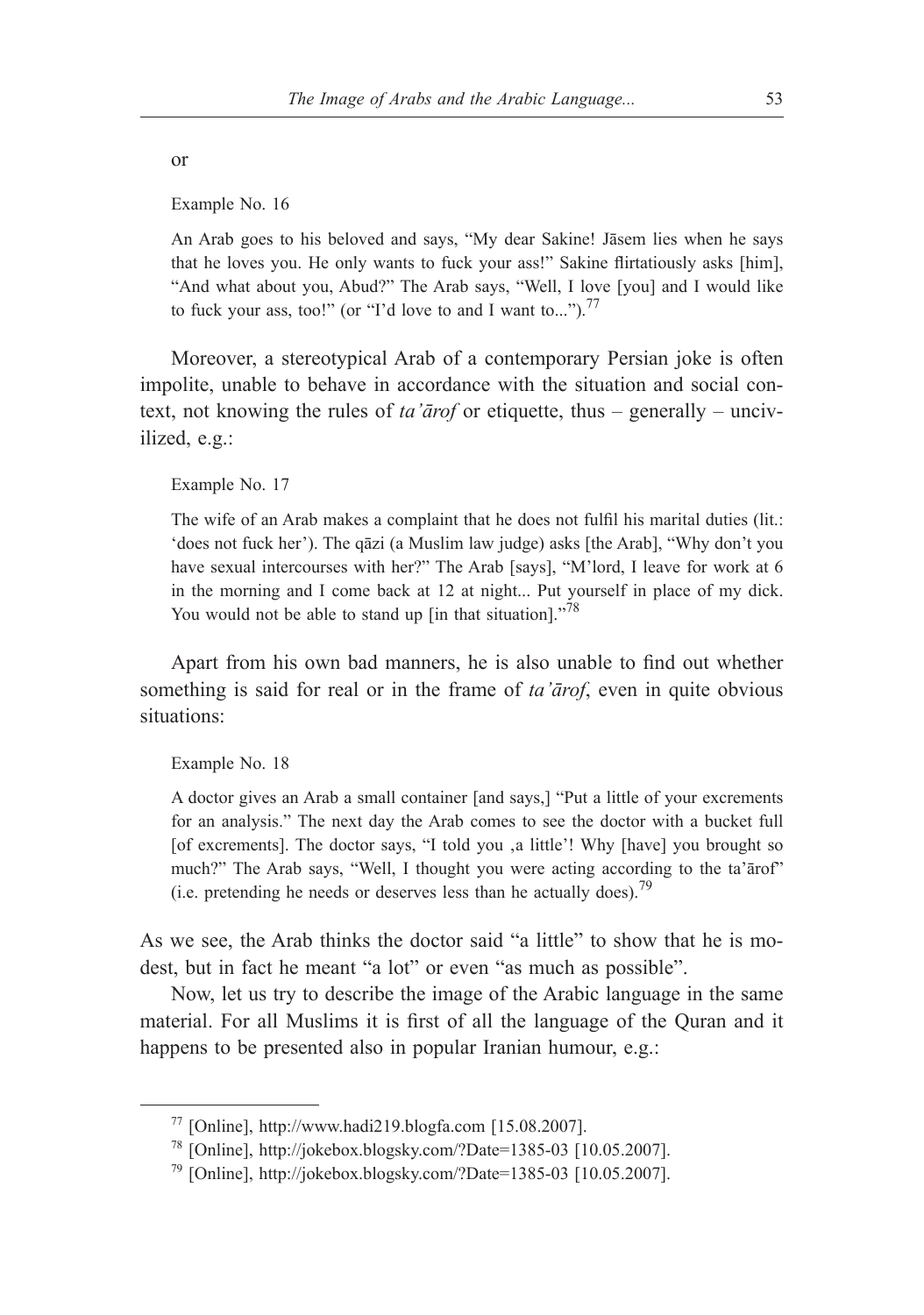Example No. 19

One day a car of a Turk hits a car of an Arab. The Turk leaves the car and starts to curse. The Arab, too, swears the Turk in Arabic, [which, the Turk has not understood]. So, the Turk says to himself, "I curse him and he recites the Quran."<sup>80</sup>

The example given above is by the way much more a Turkish joke than an Arabic one. Nevertheless, the Arabic language plays an important role in it. Let us note that the image of the language itself is not negative in any sense. Another example is somewhat more offensive and – taking into consideration the policy of Iranian authorities towards authors of jokes touching religious figures and symbols – also quite risky. As the orthographic form is important for the understanding of this joke, the author would like to present the original in the Perso-Arabic script:

Example No. 20

تست کنکور عربی سال هشتاد و پنج: مفهوم اين آيه چيست؟ كونٽرْ قواَمينَ بِالقِسَطِ<br>. **∶** ا<sup>ل</sup> الف( به اقوامت قسطی کون بده ب) قسط کون اقوامت را بده ج) به اقوامت به مساوات کون بده د( کونی بيا ]به[81 موسسه قوامني قسطت رو بده

The Arabic [language] test of the [entrance] exams in the year  $[13]85^{82}$ :

What's the meaning of the following [Quranic] verse? (...**ٌ**وْ (كون

a) Give your ass (= be a passive side in a sexual intercourse) to your kin in an instalments system

b) Pay an instalment for your kin's ass

c) Give your ass (cf. a) equally to your kin

d) You faggot, go and pay your instalment to Mo'assese-ye Qavāmin [Financial Establishment].

Let us analyse this example closer. First of all, we see that what we have here is not a particular Quranic verse, but rather a phrase to be found in verse 135 of the surah ساءِّالن an-Nisā' (**ِ**طْ ِس ْق ِال َني ب ََّوٰم ُوا قـ كونُ *kūnū qawwāmīna bi*  ٍ<br>بر *l-qisti* "Be supporters of the justice!" First of all let us note that the joke in question has got, apart from its meaning, a graphical dimension. The Arabic

<sup>80</sup> [Online], http://www.iranvatan.com/services/jokes/more23.html [27.01.2007].

 $81$  An addition made on the basis of other available versions – see e.g. [online], http:// persianjokes.wordpress.com/tag/sms [27.07.2007].

 $82$  The year 1386 of the Iranian solar calendar equals to 2006/2007 of the Gregorian calendar.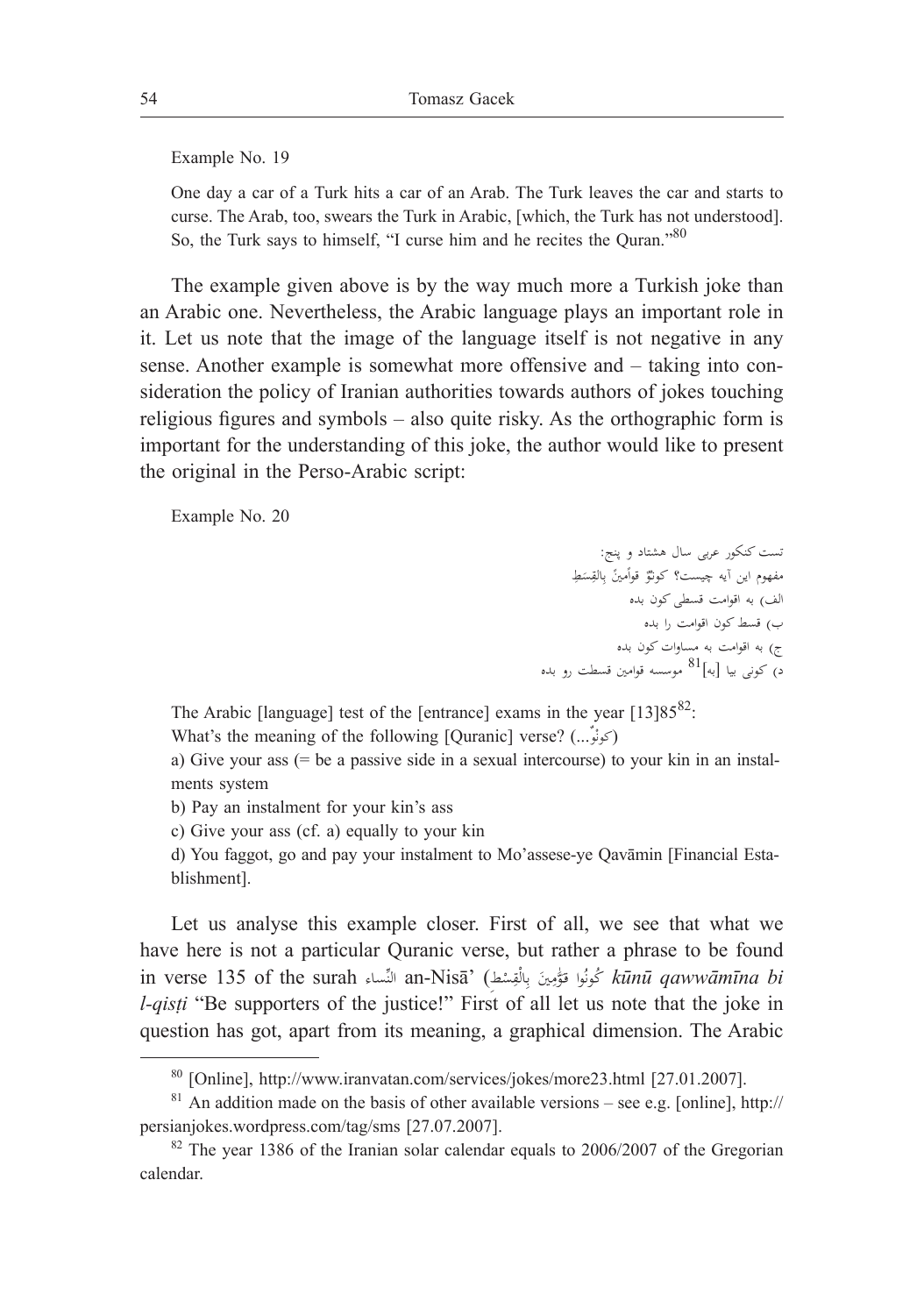script normally does not mark short vowels. However, wherever it is desirable, these sounds may be marked by the so-called vocalization, i.e. diacritic marks placed above and below the letters. This technique is used especially in the text of the Quran to ensure that it is recited with no mistake. Here, the text of the Quran is mocked by adding the vocalization signs in an absurd, meaningless manner (see line two).

Let us now analyze the text. All the four possible answers in this fictional contest constitute a certain linguistic game which is based on:

- a) an incidental similarity of the Arabic verbal form كونو) in fact واُ *kūnū* ُكون 2 pl. imperat. masc. of the verb ان َ كَ *kāna* "to be") to the Persian noun کون *kun* "ass" with the postposition  $\rightarrow$  -o (a spoken form of the literary  $\rightarrow$  -rā), the latter indicating normally the direct object. In the variants a) and c) this word is a nominal part of a compound verb دادن کون *kun dādan* "[to get laid to] give ass, to act as a passive side in a sexual intercourse," while in the answer d) we have a substantivised adjectival derivative with the suffix *-i*, that is کونی *kun-i* with the sense "a male homosexual." In the variant b) the word *kun* is to be understood as "one's safety," just as in the case of the English phrase "save your ass;"
- b) the false affinity between the form قوامني *qavāmin* (< Ar. *qawwāmīna* Gen./ Acc. pl. of ٌ ََّوام قـ *qawwām "*supervisor, protector") and قوم *qowm* (< Ar. *qawm* "people, nation; group; kin, etc.");
- c) the fact that the arabism قسط *qest* (< Ar. *qisṭ*) appears in Persian first of all as "an instalment (payment)," although it retains the Quranic meaning of "justice" as well.

In some cases, as in the work of Hedāyat cited above, the onomastic practices of the Arabic language may be at the core of some jokes, as in the following example:

Example No. 21

A Turk goes to the WC and knocks at the door. An Arab says [from inside], "Hum...". The Turk says, "Well now, what's your name?" The Arab says, "Mohammad Hassan Xalil." The Turk says, "You scoundrels! Three of you went to the toilet together?!"<sup>83</sup>

The onomastics may become a particularly delicate matter when it comes to certain geographical names. The problem of the name of the Persian Gulf (or – in Arabic – Arabic Gulf) is a particularly sensitive matter. Let us consider the following example:

<sup>83</sup> [Online], http://www.biya3.blogfa.com/8412.aspx [24.07.2007].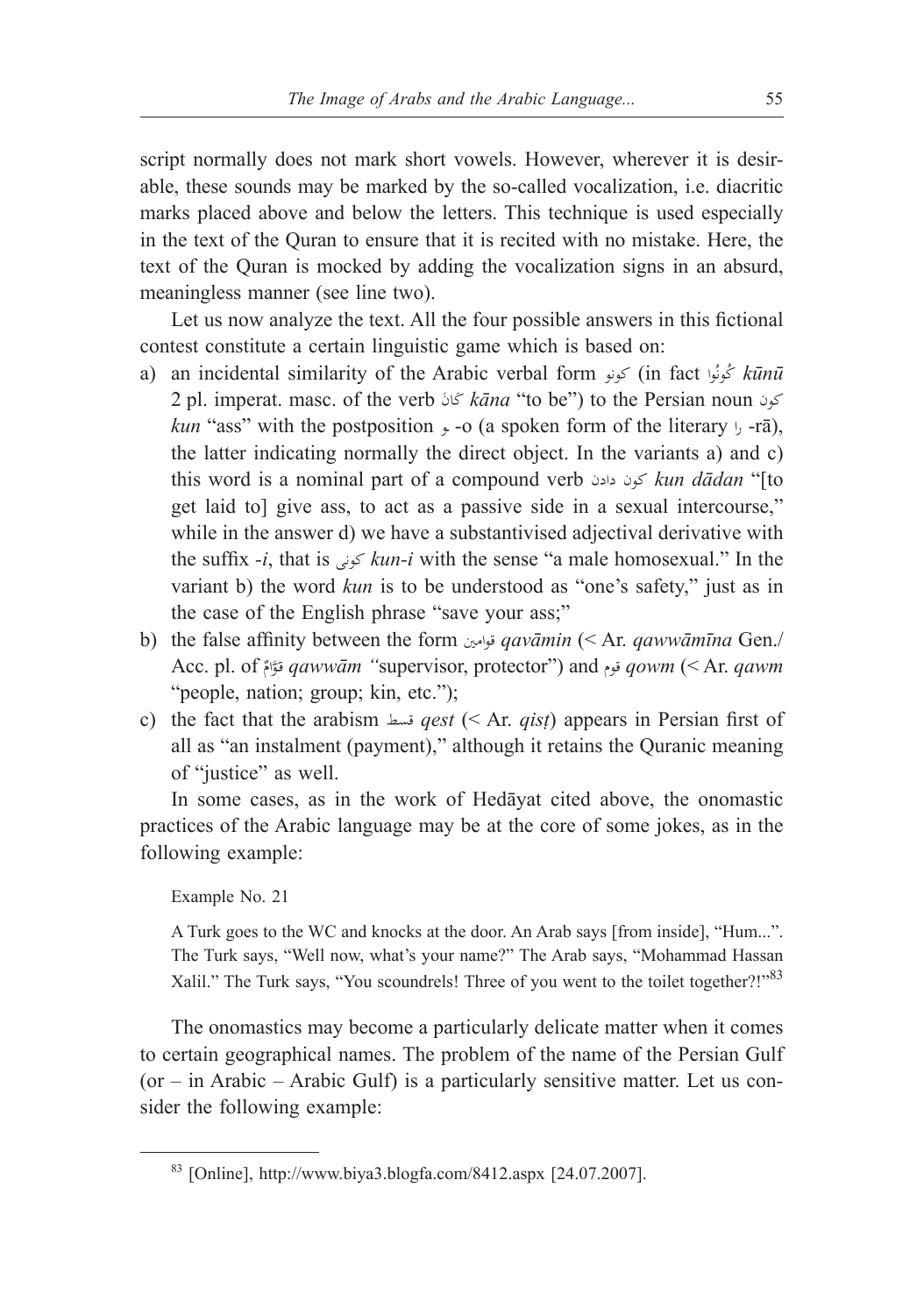Example No. 22

An Arab was pissing into the Arab Gulf. Another Arab (and a fanatical one) came and said, 'my brother – traitor, you are pissing into the Arab Gulf?!'<sup>84</sup> The [first] Arab, shocked, says, 'I'm sorry, I thought it was the Persian Gulf'.<sup>85</sup>

There are jokes where the Arabic language is mocked openly, too. For instance, it happens to be called "a language of animals," as in the following example:

Example No. 23

They ask a Turk, "Do you speak Arabic?" He says in reply, "Am I the prophet Suleyman to speak a language of every single animal?"<sup>86</sup>

However, typically, the largest group of jokes where the Arabic language is laughed at openly seems to be that comparing the sounds typical of that language to the ones produced during physiological acts. Let us have a look at some examples:

Example No. 24

Abud and Jāsem go to a public WC. Abud farts in one cabin and Jāsem in another one. At one moment Abud shouts, "Jāsem have you come here to use the toilet or to argue with me?"87

To that we may add an example heard by the author of the present article from a teacher of Persian, an Iranian himself,

Example No. 25

When you walk the streets of  $A$ hv $\bar{a}z^{88}$  and you hear some strange sound from behind the corner, you can never be sure whether it is an Arab speaking or a dog vomiting.

One may ask whether the comparison of the Arabic articulation to the sounds accompanying physiological acts is just an effort to humiliate its speakers to the highest possible extent or is there some motive apart from

<sup>&</sup>lt;sup>84</sup> The utterances in this joke are composed in a way that they imitate the Arabic language.

<sup>85</sup> [Online], http://farsdog.wordpress.com/feed [19.07.2007]; by the way, this site is by no means dedicated to "Arab jokes."

<sup>86</sup> [Online], http://jokebox.blogsky.com/?Date=1385-03 [27.07.2007].

<sup>87</sup> [Online], http://jokekhooneh.blogsky.com/?Cat=3 [7.01.2007].

<sup>88</sup> City in south-western Iran, the capital of the province of Khuzestān, where the Arab minority lives.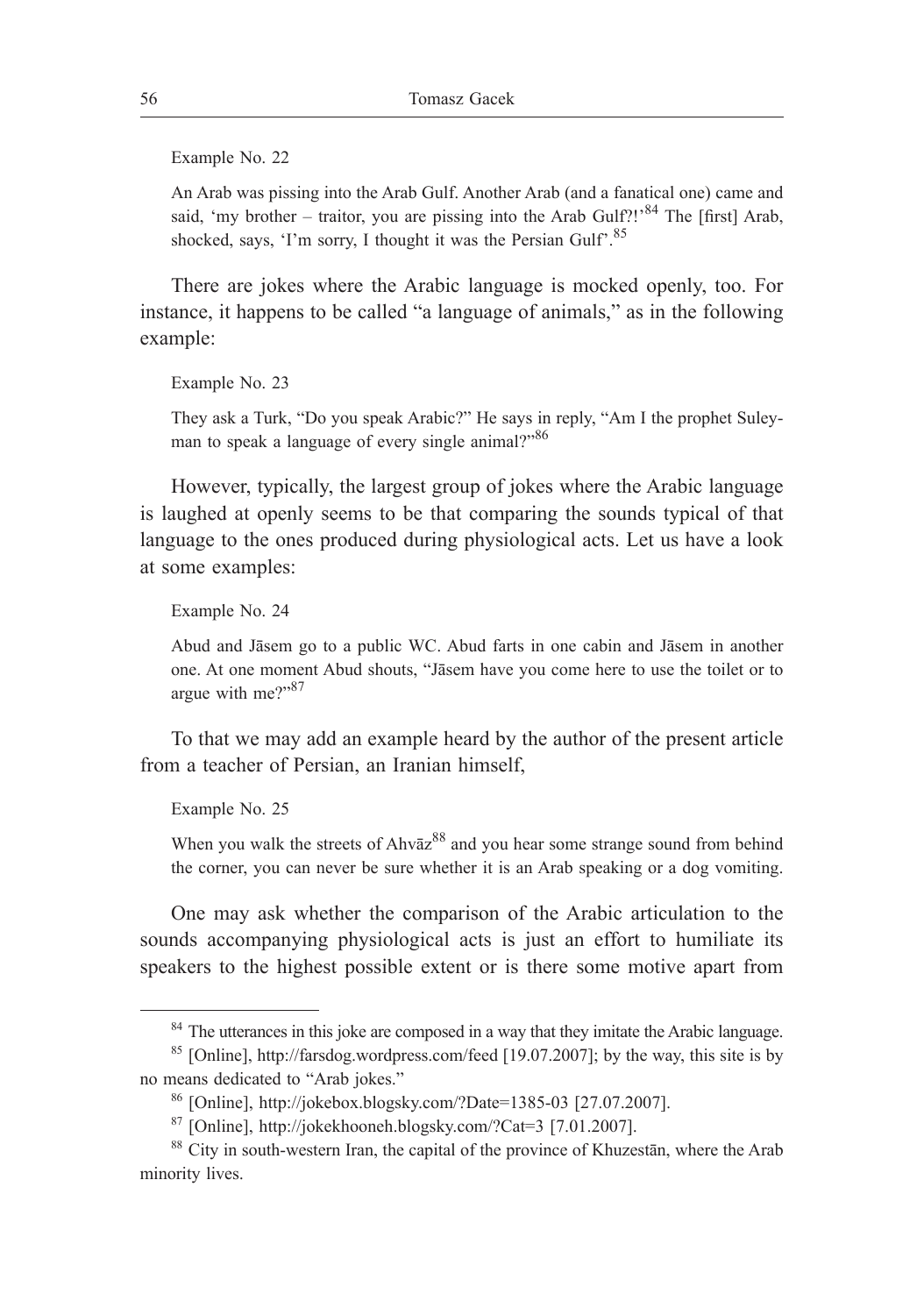that behind such jokes? Well, there is a possibility that some of the specific Arabic phonemes (esp. the pharyngeal ['] and [h], and possibly also emphatic consonants) which are not assimilated into the New Persian phonological system (as it is in the case of [q]) may induce such associations. This is especially true about the ['], which is often described non-professionally as a kind of a spasm. There is some data which supports the view that the sound ['] is perceived by the Persian-speaking Iranians as "particularly Arabic," e.g.:

Example No. 26

An Arab enters a shop and asks with the dialect pronunciation: "Have you got tomato paste (ربعع)?". The chap answers: "Yes, we have. But not of such density."  $89$ 

The notation  $\mu$ , with the letter  $\gamma$  repeated three times instead of the standard ربع" tomato paste") suggests an exaggerated articulation of [**'**].

To the examples given above we may add a number of jokes the point of which is not focused on the Arabic language itself, but rather on the incapability of its speakers to pronounce Persian words in the correct way, e.g.

Example No. 27 They tell an Arab to say "gač" ... He hangs.

The point is that the word *gač* contains two consonants (*g* and *č*) unknown in the literary Arabic and many dialects and the Arab hangs, just as computer systems do (N.B. the loanword *heng kardan*).

#### CONCLUSIONS

Thus, as we have seen, an Arab – according to Iranian jokes – is a stupid, impolite, ignorant person with enormous sexual organs, married to a teenage girl, treating women badly. He speaks an animal language the articulation of which resembles the sounds of excreting, vomiting or other physiological acts. In other words, we see an image totally different from the official one.

Now, we should note the fact that jokes and satire may provoke serious political and even economical consequences on a global scale. The controversy around the cartoons depicting the prophet Muhammad published first by the Danish newspaper Jyllands-Posten on 2005-09-30, as well as the subsequent contest for the best Holocaust caricatures which was opened officially on 2006-08-15 in

<sup>89</sup> [Online], http://www.parsplanet.com/jok/gb.asp?DO=READ&skipp=819 [17.01.2014].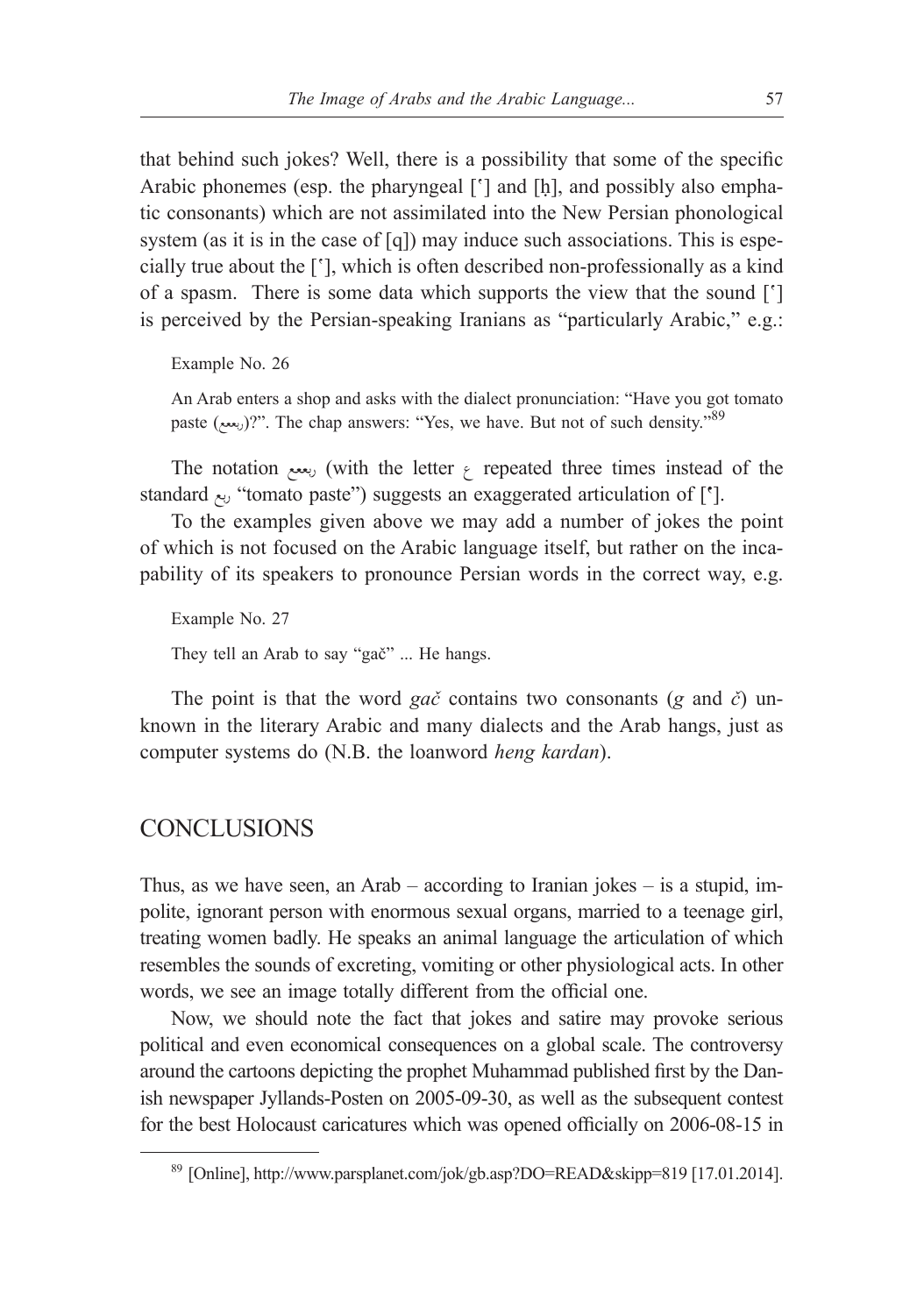Tehrān by the Iranian authorities kept world's attention for a long time. These were rather jokes on the religion and painful history, rather than on the language.

The fact that joking in the Islamic Republic of Iran is a serious matter is proved by a number of lawsuits against satirists, in some cases – especially where religious values are allegedly compromised – even with death penalty perspectives. However, the jokes on the language may have serious consequences as well. On 2006-05-12, the Iranian state-run newspaper Irān published in the children's section a series of cartoons showing how to cope with cockroaches. The core of the controversy was a picture depicting a boy trying to communicate with an insect using various forms of the word soosk (Persian *susk* "cockroach",) while his interlocutor responds with the phrase namana?, which is the Azerbaijani for "what?". Despite the fact that in other cartoons the cockroach spoke Persian and that the cartoonist, Mr Mana Neyestani, is himself an ethnic Azeri, the publication provoked large scale riots among Iranian Azeris, during which the security forces killed at least 4 people (official reports) and arrested above 300.90 To calm the protest, the *Iran* newspaper was temporarily shut down and its editor-in-chief arrested.

Although the author of the present article is unable to indicate a similar unrest provoked by satire or jokes on Iranian Arabs, yet it would be surprising were they not perceived by the population in question as yet another way of discrimination, a type of verbal violence, just like the mentioned anti-Arab motives in the Persian literature.<sup>91</sup> However – being a significantly smaller minority – their protests may be easier to cope with for the central government comparing to that of Azeri Turks.

Just to end with, let us have a look at a theory on the sources of Arabic and Turkish jokes – it is a good joke to end this article with. As we learn from a post sent to the Iran United website by a certain *Jerk*:

According to one of my teachers back in high school, as well as a couple of my parent's high school teachers, the Turkish jokes were established by British and Russian agents during early 1900's to make people suscpicous towards them. The British to incite ethnic hatred and disharmony. The Russians would do it because they wanted to badly take over Iran and make it a communist nation. Cities like Tabriz were very resistant to outside influence especially if it was forced. $92$ 

<sup>90</sup> Amnesty International, in its Annual Report (2007) on Iran, gives much bigger figures.

<sup>&</sup>lt;sup>91</sup> See e.g. a passage on the anti-Arab motives in the works of Iranian writers, including Sādeq Hedāyat, in the article by Yusof Azizi Bani Torof available at http://www.iran-bulletin.org/IB\_MEF\_0/National%20inequality%20in%20Iran.doc [18.08.2007].

 $92$  [Online], http://www.iranunited.com/forums/showthread.php?t=2607 [18.08.2007].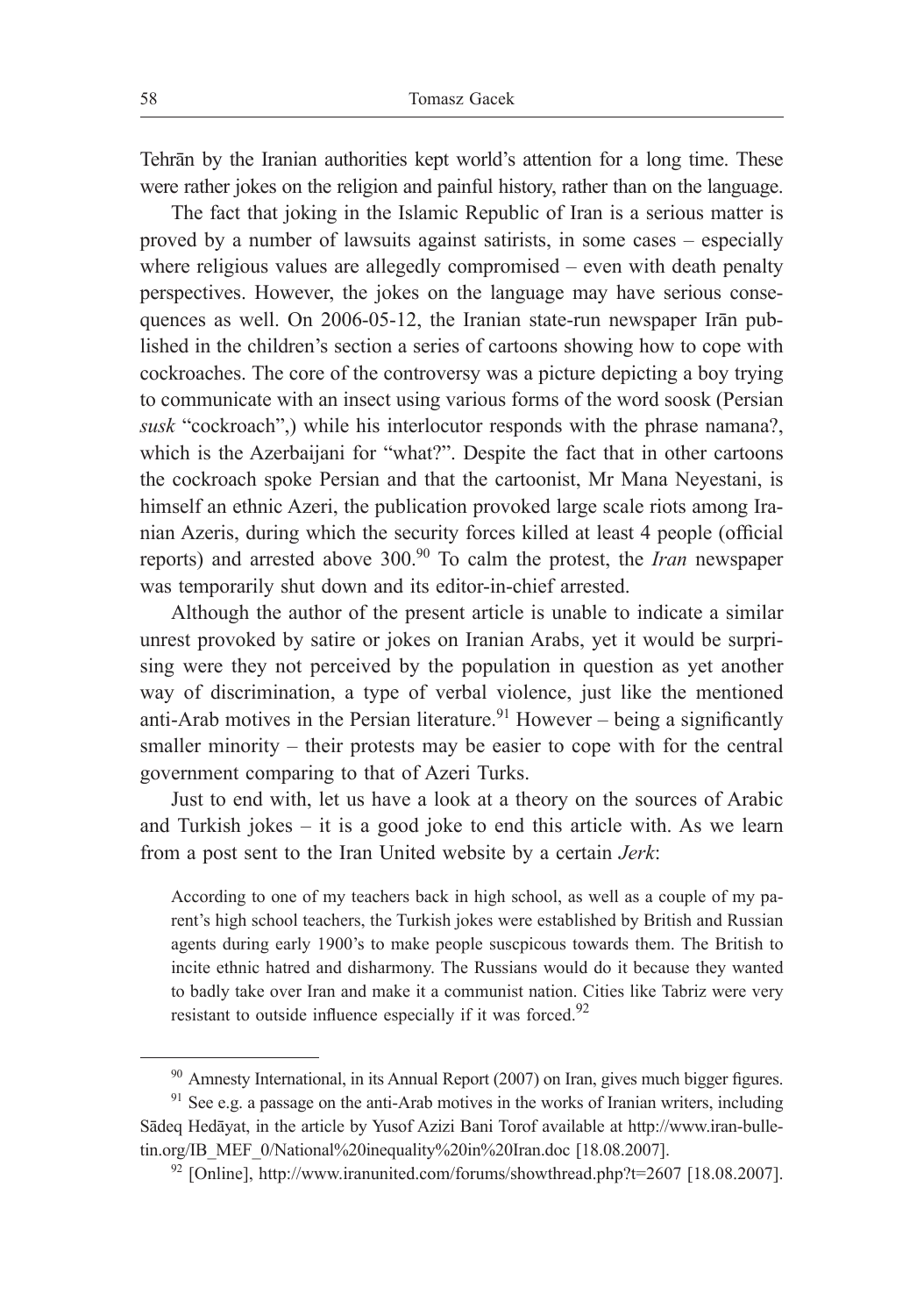#### BIBLIOGRAPHY

- 1. Amnesty International, Annual Report, 2007.
- 2. Arjomand S. A., *Politics*, [in:] A. Gheissari, *Contemporary Iran: Economy, Society, Politics*, Oxford 2009.
- 3. Bartholomae Ch., *Altiranisches Wörterbuch*, Berlin 1961.
- 4. Castellino J., Cavanaugh K. A., *Minority Rights in the Middle East*, Oxford 2013.
- 5. Crone P., *The Rise of Islam in the World*, [in:] *The Cambridge Illustrated History of the Islamic World*, ed. F. Robinson, Cambridge 1996.
- 6. Dandamayev M., *Arabia i. The Achaemenid Province Arābaya*, [in:] *Encyclopaedia Iranica*, Vol. 2, Fasc. 3, [online], http://www.iranicaonline.org/articles/arabaya-arabia-a-province-of-the-achaemenid-empire published 1986 updated 2011 [4.01.2014].
- 7. Danecki J., *Gramatyka Języka Arabskiego*, Warszawa 1994.
- 8. Davari M. T., *Political Thought of Ayatollah Murtaża Muṭahhari, An Iranian theoretician of the Islamic state*, New York 2004.
- 9. De Bruijn J. T. P., *Humor*, [in:] *Encyclopaedia Iranica*, ed. E. Yarshater, Vol. 12, New York 2004.
- 10. Elling R. Ch., *Matters of Authenticity: Nationalism, Islam and Ethnic Diversity in Iran*, [in:] *From Theocracy to the Green Movement*, ed. N. Nabavi, New York 2012.
- 11. Elling R. Ch., *Minorities in Iran: Nationalism and Ethnicity After Khomeini*, New York 2013.
- 12. Elwell-Sutton L. P., *Arabic Language iii. Arabic influences in Persian literature*, [in:] *Encyclopaedia Iranica*, Vol. 2, Fasc. 3, [online], http://www.iranicaonline.org/articles/ arabic-iii, December 1986, updated August 2011 [6.01.2014].
- 13. *Firdousī. Šāh-nāme. Kritičeskij*, eds. A. E. Bertels, A. Nushina, Vol. 9, Moskva 1971.
- 14. Firestone R., *Journeys in Holy Lands: The Evolution of the Abraham-Ishmael Legends in Islamic Exegesis*, Albany (NY) 1990.
- 15. Halliday F., *Arabs and Persians beyond the Geopolitics of the Gulf*, [in:] *Cahiers d'Études sur la Méditerranée Orientale et le Monde Turco-Iranien*, [online], http:// cemoti.revues.org/document143.html [14.08.2007].
- 16. Hedāyat S., *Al-ba'sato-l-eslāmiye elal-belād-ol-afranjiye*, an electronic edition by Bahrām Čubine, 1381 HŠ, [online], http://www.alefbe.com/hedayat.pdf, based on the printed edition: Paris 1361 HŠ.
- 17. Hourani A. H., *A History of the Arab Peoples*, London 2002.
- 18. Hunter Sh., *The Future of Islam and the West: Clash of Civilizations Or Peaceful Coexistence?*, Westport (CT) 1998.
- 19. La Fave L., Mannell R., *Does Ethnic Humor Serve Prejudice?*, "Journal of Communication" 1976, Vol. 26 Issue 3.
- 20. Lazard G., *The Rise of the New Persian Language*, [in:] *The Cambridge History of Iran*, Vol. 4, ed. R. N. Frye, Cambridge 1975.
- 21. Mashayekhi M., *The Politics of Nationalism and Political Culture*, [in] *Iran: Political Culture in the Islamic Republic*, eds. S. K. Farsoun, M. Mashayekhi, London–New York 1992.
- 22. Maskub Š., *Hoviyyat-e irāni va zabān-e fārsi*, Tehrān 1373 HŠ.
- 23. Moallem M., *Between Warrior Brother and Veiled Sister: Islamic Fundamentalism and*